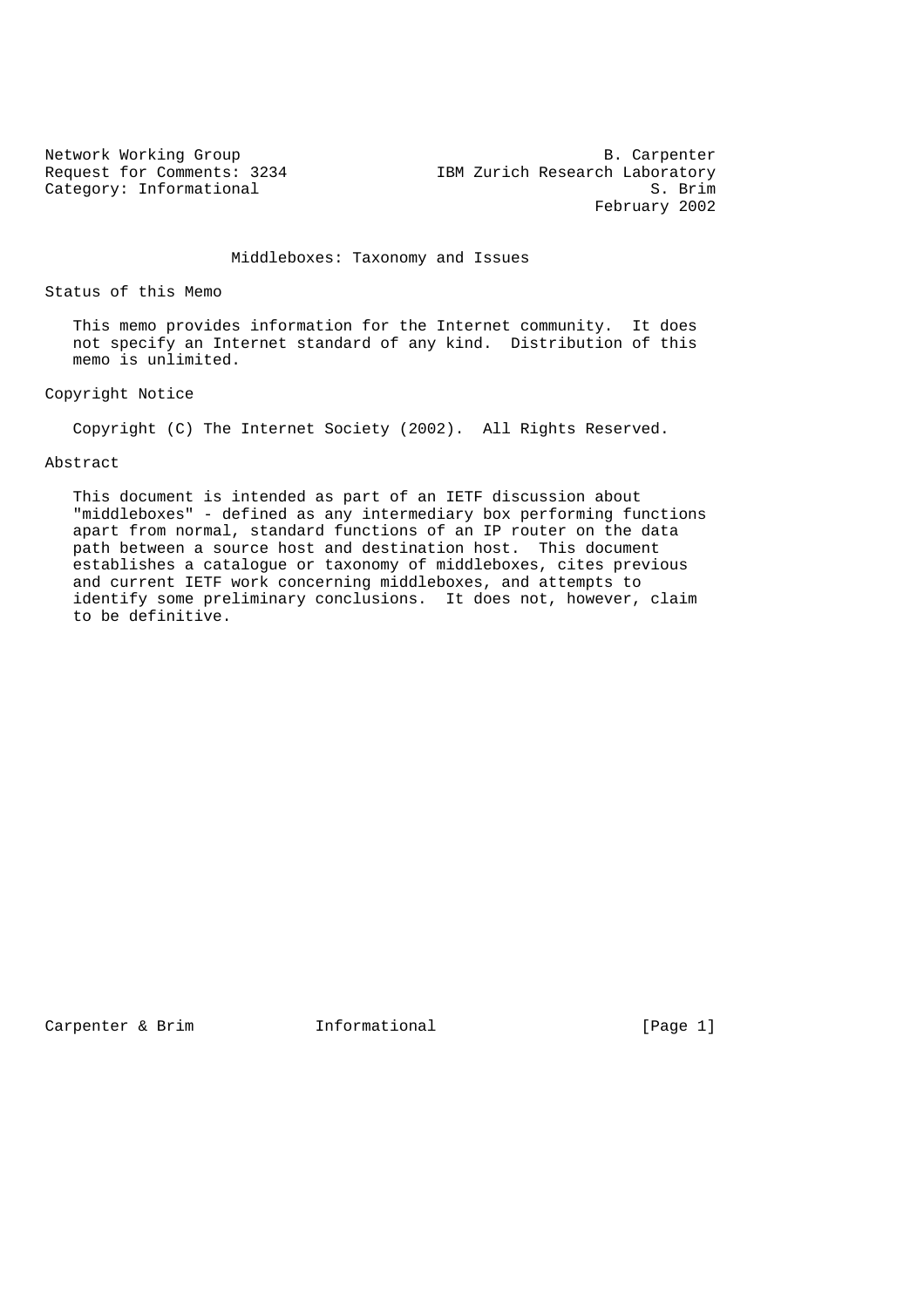# Table of Contents

|                                                      | 3               |
|------------------------------------------------------|-----------------|
|                                                      | 3               |
| 1.2. The Hourglass Model, Past and Future            | $\overline{3}$  |
|                                                      | $\overline{4}$  |
|                                                      | 5               |
|                                                      | $6\overline{6}$ |
|                                                      | 7               |
|                                                      | $\overline{7}$  |
|                                                      | 8               |
| 2.5. Packet classifiers, markers and schedulers      | 8               |
|                                                      | $\mathsf{Q}$    |
| 2.7. TCP performance enhancing proxies 10            |                 |
| 2.8. Load balancers that divert/munge packets        | 10              |
|                                                      |                 |
|                                                      |                 |
|                                                      |                 |
| 2.12. Gatekeepers/ session control boxes 12          |                 |
|                                                      |                 |
|                                                      |                 |
|                                                      |                 |
|                                                      |                 |
| 2.17. Content and applications distribution boxes 15 |                 |
| 2.18. Load balancers that divert/munge URLs 16       |                 |
| 2.19. Application-level interceptors 16              |                 |
|                                                      |                 |
| 2.21. Involuntary packet redirection 16              |                 |
|                                                      |                 |
|                                                      |                 |
|                                                      |                 |
| 3. Ongoing work in the IETF and elsewhere 18         |                 |
|                                                      |                 |
| 4.1. The end to end principle under challenge 19     |                 |
|                                                      |                 |
|                                                      |                 |
| 4.4. Multihop application protocols 21               |                 |
|                                                      |                 |
|                                                      |                 |
|                                                      |                 |
|                                                      |                 |
|                                                      |                 |
|                                                      |                 |
|                                                      |                 |

Carpenter & Brim Informational [Page 2]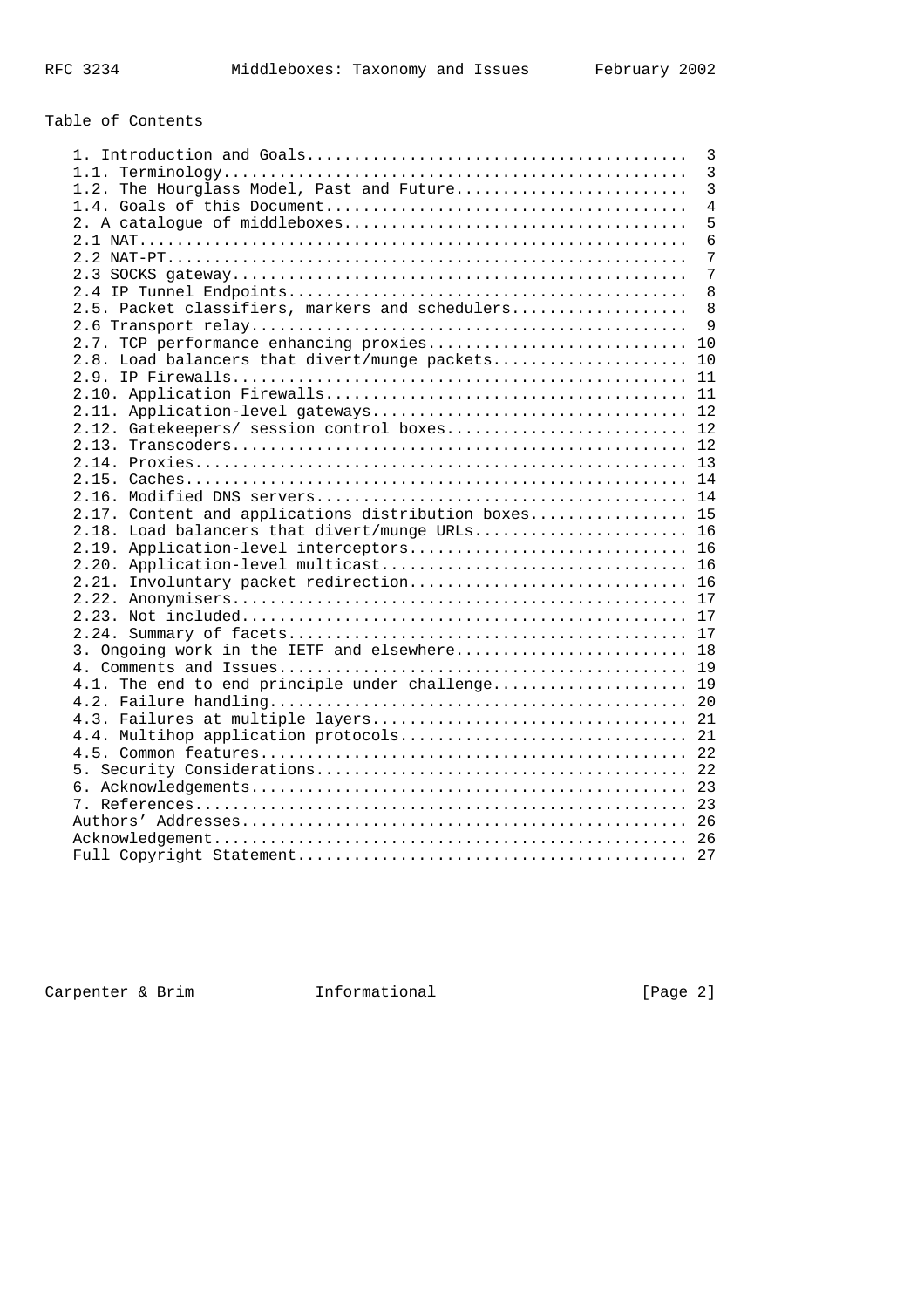# 1. Introduction and Goals

# 1.1. Terminology

 The phrase "middlebox" was coined by Lixia Zhang as a graphic description of a recent phenomenon in the Internet. A middlebox is defined as any intermediary device performing functions other than the normal, standard functions of an IP router on the datagram path between a source host and destination host.

 In some discussions, especially those concentrating on HTTP traffic, the word "intermediary" is used. For the present document, we prefer the more graphic phrase. Of course, a middlebox can be virtual, i.e., an embedded function of some other box. It should not be interpreted as necessarily referring to a separate physical box. It may be a device that terminates one IP packet flow and originates another, or a device that transforms or diverts an IP packet flow in some way, or a combination. In any case it is never the ultimate end-system of an applications session.

 Normal, standard IP routing functions (i.e., the route discovery and selection functions described in [RFC 1812], and their equivalent for IPv6) are not considered to be middlebox functions; a standard IP router is essentially transparent to IP packets. Other functions taking place within the IP layer may be considered to be middlebox functions, but functions below the IP layer are excluded from the definition.

 There is some discrepancy in the way the word "routing" is used in the community. Some people use it in the narrow, traditional sense of path selection based on IP address, i.e., the decision-making action of an IP router. Others use it in the sense of higher layer decision-making (based perhaps on a URL or other applications layer string). In either case it implies a choice of outbound direction, not the mere forwarding of a packet in the only direction available. In this document, the traditional sense is always qualified as "IP routing."

1.2. The Hourglass Model, Past and Future

 The classical description of the Internet architecture is based around the hourglass model [HOURG] and the end-to-end principle [Clark88, Saltzer]. The hourglass model depicts the protocol architecture as a narrow-necked hourglass, with all upper layers riding over a single IP protocol, which itself rides over a variety of hardware layers.

Carpenter & Brim Tnformational [Page 3]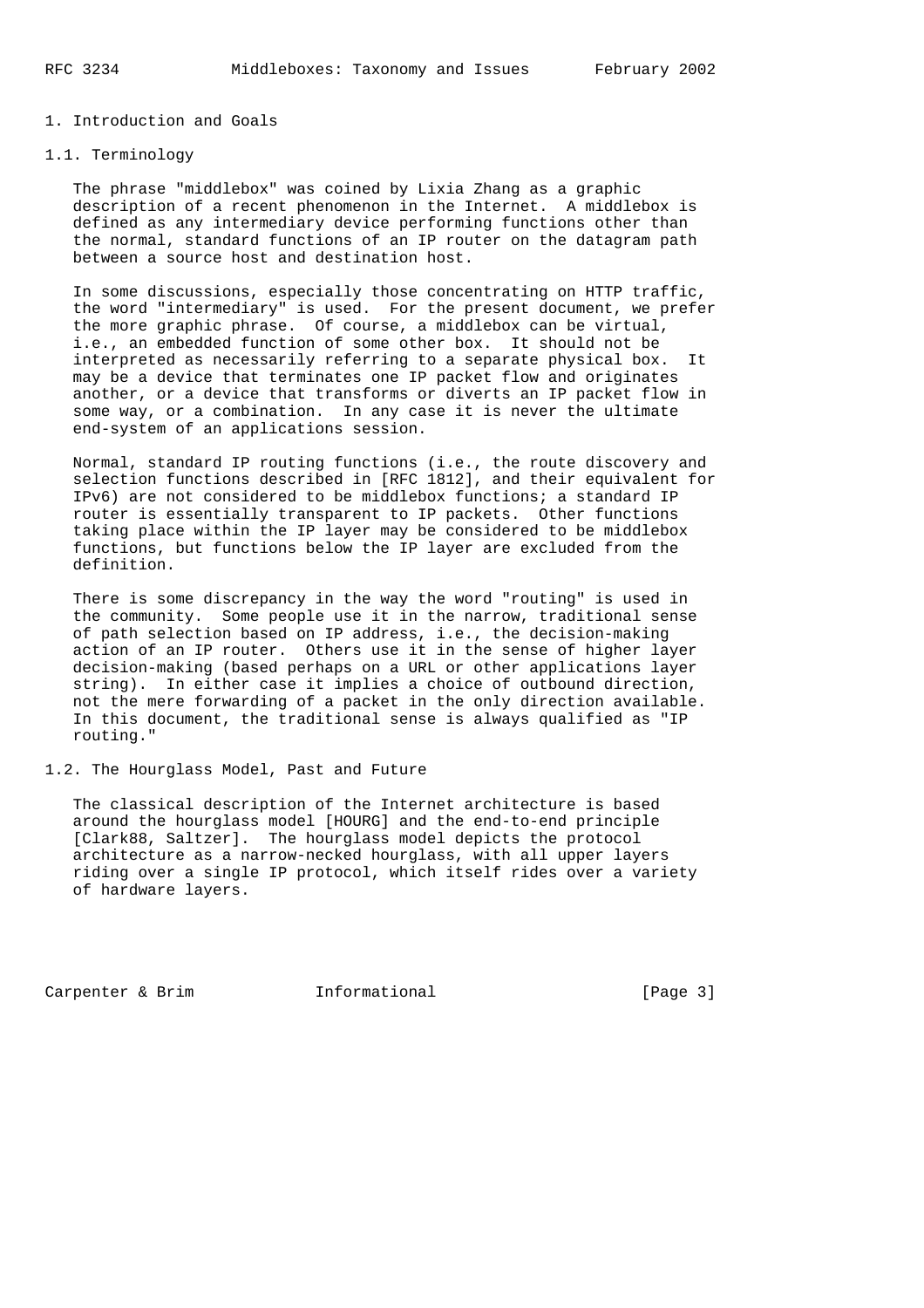The end-to-end principle asserts that some functions (such as security and reliability) can only be implemented completely and correctly end-to-end, with the help of the end points. The end-to end principle notes that providing an incomplete version of such functions in the network itself can sometimes be useful as a performance enhancement, but not as a substitute for the end-to-end implementation of the function. The references above, and [RFC 1958], go into more detail.

 In this architecture, the only boxes in the neck of the hourglass are IP routers, and their only function is to determine routes and forward packets (while also updating fields necessary for the forwarding process). This is why they are not classed as middleboxes.

 Today, we observe deviations from this model, caused by the insertion in the network of numerous middleboxes performing functions other than IP forwarding. Viewed in one way, these boxes are a challenge to the transparency of the network layer [RFC 2775]. Viewed another way, they are a challenge to the hourglass model: although the IP layer does not go away, middleboxes dilute its significance as the single necessary feature of all communications sessions. Instead of concentrating diversity and function at the end systems, they spread diversity and function throughout the network.

This is a matter of concern for several reasons:

- \* New middleboxes challenge old protocols. Protocols designed without consideration of middleboxes may fail, predictably or unpredictably, in the presence of middleboxes.
- \* Middleboxes introduce new failure modes; rerouting of IP packets around crashed routers is no longer the only case to consider. The fate of sessions involving crashed middleboxes must also be considered.
- \* Configuration is no longer limited to the two ends of a session; middleboxes may also require configuration and management.
- \* Diagnosis of failures and misconfigurations is more complex.
- 1.4. Goals of this Document

 The principle goal of this document is to describe and analyse the current impact of middleboxes on the architecture of the Internet and its applications. From this, we attempt to identify some general conclusions.

Carpenter & Brim  $I_n$  Informational  $[Page 4]$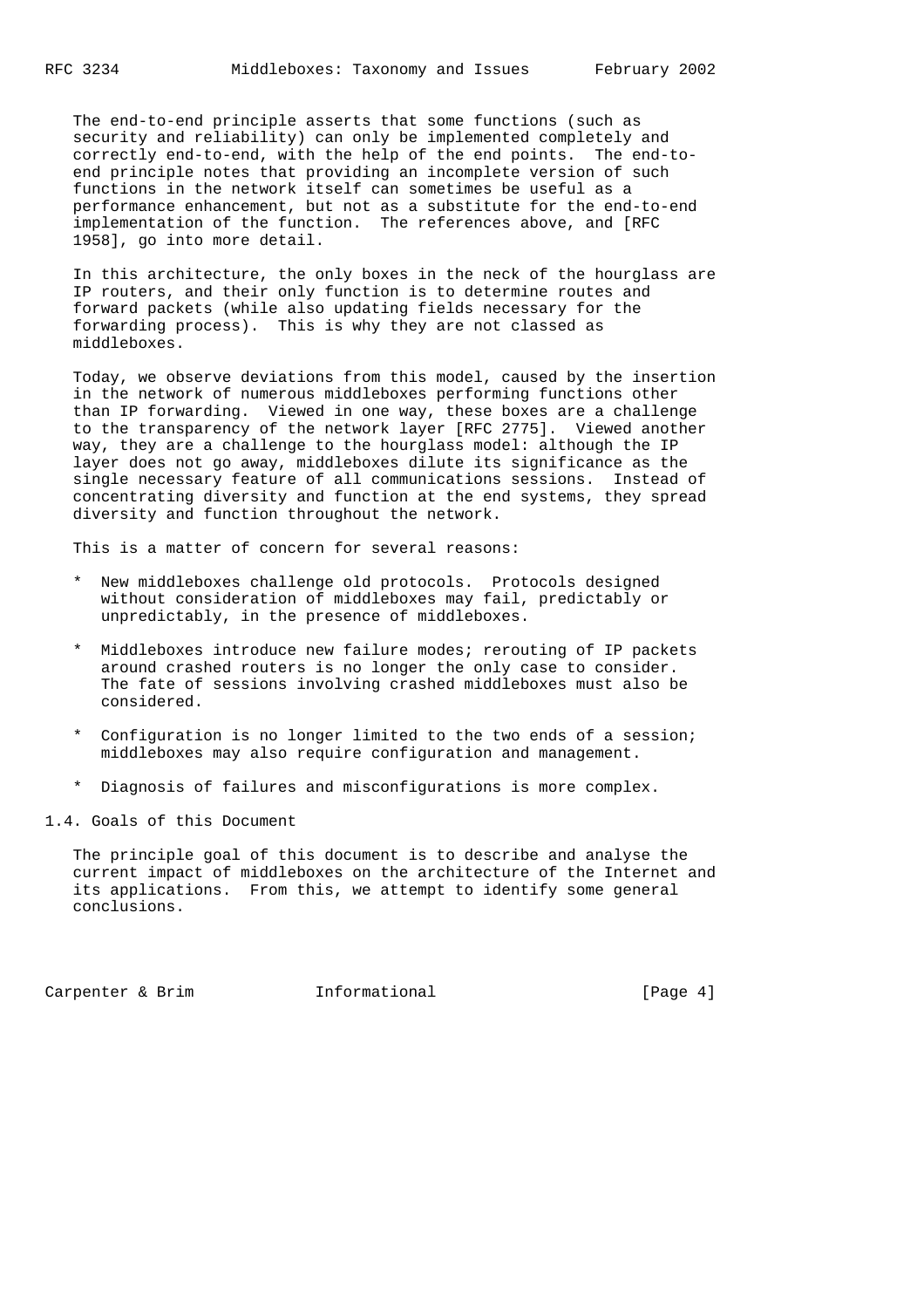Goals that might follow on from this work are:

- \* to identify harmful and harmless practices,
- \* to suggest architectural guidelines for application protocol and middlebox design,
- \* to identify requirements and dependencies for common functions in the middlebox environment,
- to derive a system design for standardisation of these functions,
- \* to identify additional work that should be done in the IETF and IRTF.

 An implied goal is to identify any necessary updates to the Architectural Principles of the Internet [RFC 1958].

 The document initially establishes a catalogue of middleboxes, and cites previous or current IETF work concerning middleboxes, before proceeding to discussion and conclusions.

2. A catalogue of middleboxes

 The core of this document is a catalogue of a number of types of middlebox. There is no obvious way of classifying them to form a hierarchy or other simple form of taxonomy. Middleboxes have a number of facets that might be used to classify them in a multidimensional taxonomy.

 DISCLAIMER: These facets, many of distinctions between different types of middlebox, and the decision to include or exclude a particular type of device, are to some extent subjective. Not everyone who commented on drafts of this document agrees with our classifications and descriptions. We do not claim that the following catalogue is mathematically complete and consistent, and in some cases purely arbitrary choices have been made, or ambiguity remains. Thus, this document makes no claim to be definitive.

The facets considered are:

- 1. Protocol layer. Does the box act at the IP layer, the transport layer, the upper layers, or a mixture?
- 2. Explicit versus implicit. Is the middlebox function an explicit design feature of the protocol(s) in use, like an SMTP relay? Or is it an add-on not foreseen by the protocol design, probably attempting to be invisible, like a network address translator?

Carpenter & Brim Tnformational (Page 5)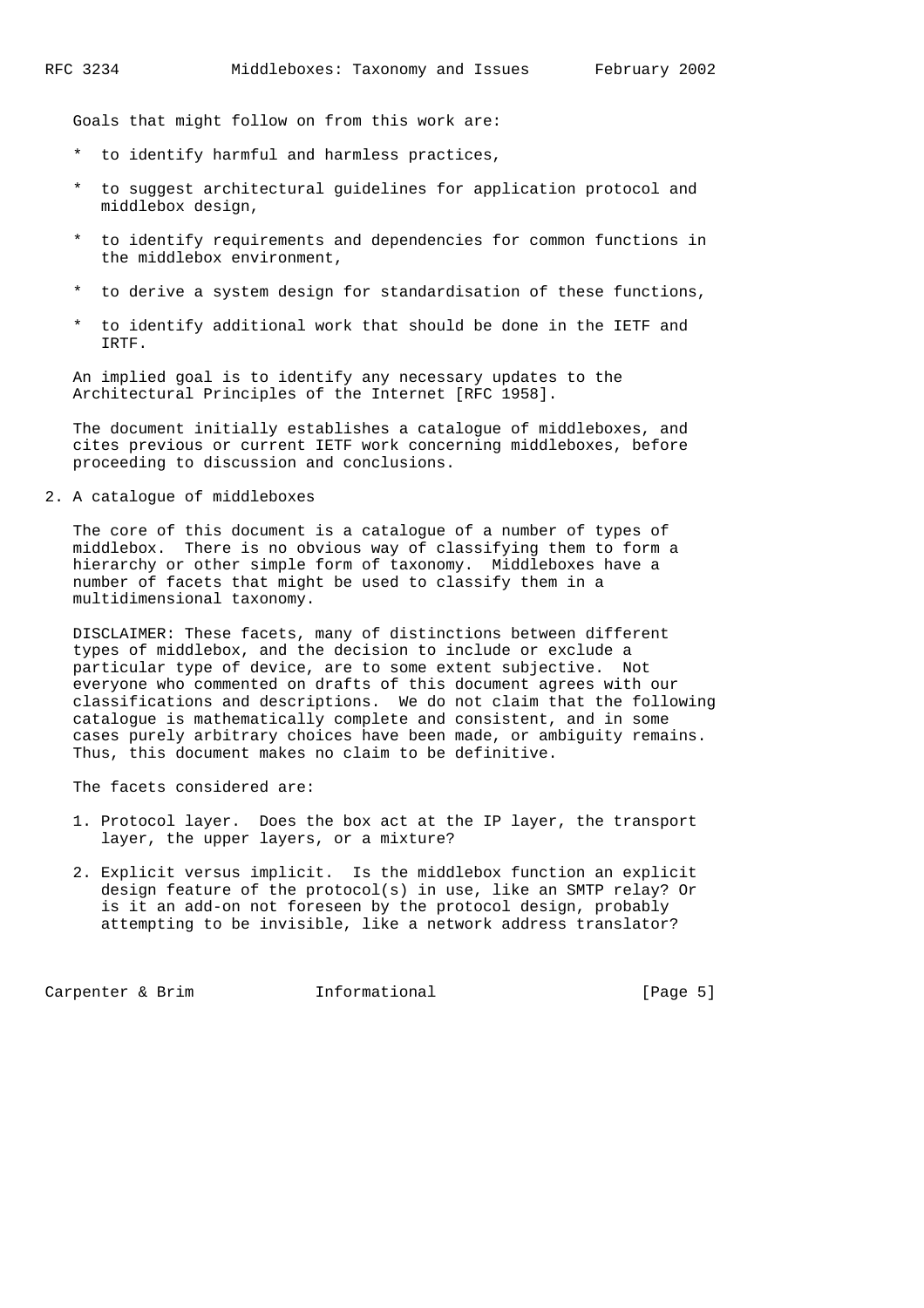- 3. Single hop versus multi-hop. Can there be only one box in the path, or can there be several?
- 4. In-line versus call-out. The middlebox function may be executed in-line on the datapath, or it may involve a call-out to an ancillary box.
- 5. Functional versus optimising. Does the box perform a function without which the application session cannot run, or is the function only an optimisation?
- 6. Routing versus processing. Does the box simply choose which way to send the packets of a session, or does it actually process them in some way (i.e., change them or create a side-effect)?
- 7. Soft state versus hard state. If the box loses its state information, does the session continue to run in a degraded mode while reconstructing necessary state (soft state), or does it simply fail (hard state)?
- 8. Failover versus restart. In the event that a hard state box fails, is the session redirected to an alternative box that has a copy of the state information, or is it forced to abort and restart?

 One possible classification is deliberately excluded: "good" versus "evil". While analysis shows that some types of middlebox come with a host of complications and disadvantages, no useful purpose would be served by simply deprecating them. They have been invented for compelling reasons, and it is instructive to understand those reasons.

 The types of box listed below are in an arbitrary order, although adjacent entries may have some affinity. At the end of each entry is an attempt to characterise it in terms of the facets identified above. These characterisations should not be interpreted as rigid; in many cases they are a gross simplification.

 Note: many types of middlebox may need to perform IP packet fragmentation and re-assembly. This is mentioned only in certain cases.

2.1 NAT

 Network Address Translator. A function, often built into a router, that dynamically assigns a globally unique address to a host that doesn't have one, without that host's knowledge. As a result, the appropriate address field in all packets to and from that host is

Carpenter & Brim **Informational** [Page 6]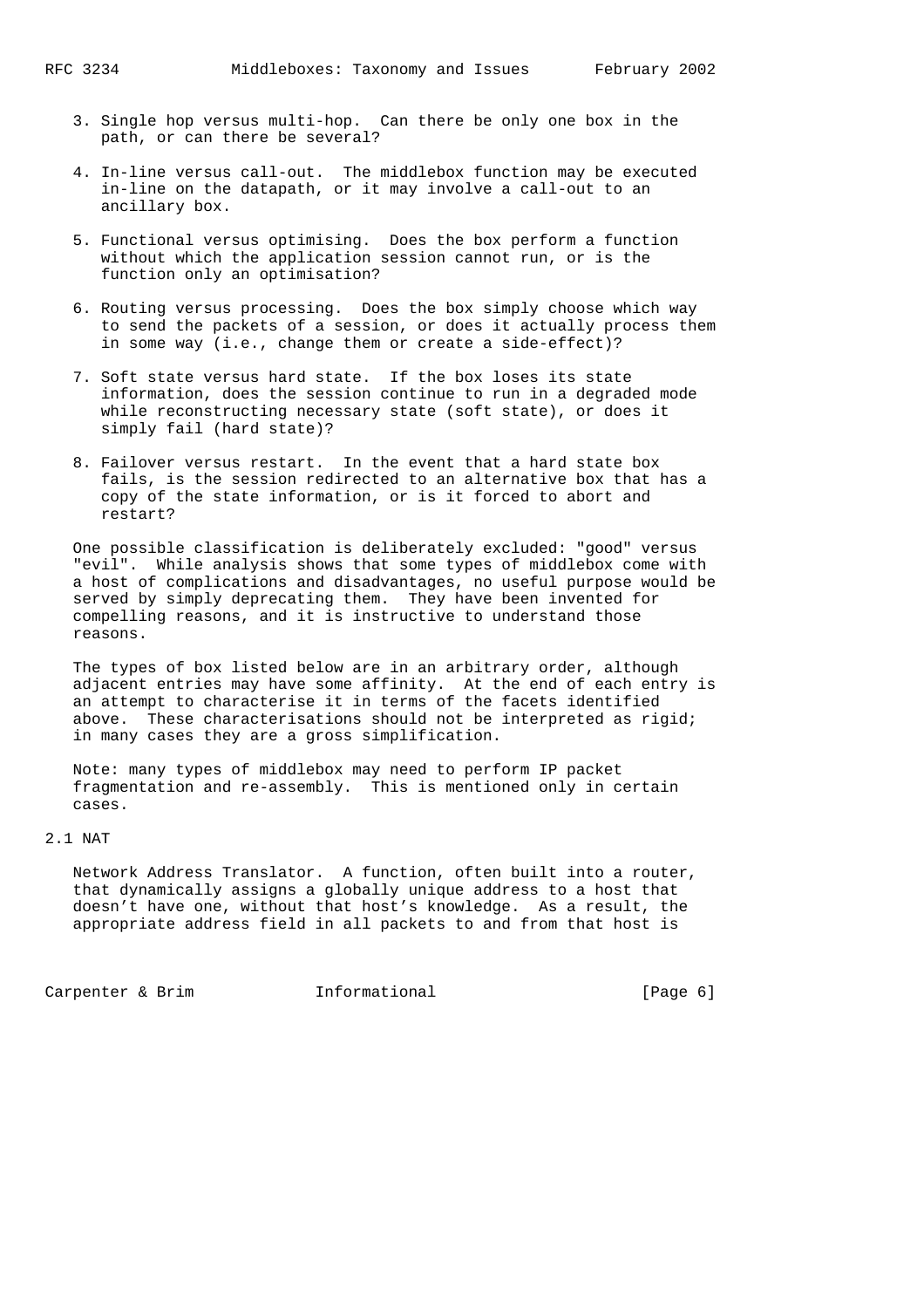translated on the fly. Because NAT is incompatible with application protocols with IP address dependencies, a NAT is in practice always accompanied by an ALG (Application Level Gateway - see below). It also touches the transport layer to the extent of fixing up checksums.

 NATs have been extensively analysed in the IETF [RFC 2663, RFC 2993, RFC 3022, RFC 3027, etc.]

 The experimental RSIP proposal complements NAT with a dynamic tunnel mechanism inserting a stateful RSIP server in place of the NAT [RSIP].

 {1 IP layer, 2 implicit, 3 multihop, 4 in-line, 5 functional, 6 processing, 7 hard, 8 restart}

2.2 NAT-PT

 NAT with Protocol Translator. A function, normally built into a router, that performs NAT between an IPv6 host and an IPv4 network, additionally translating the entire IP header between IPv6 and IPv4 formats.

 NAT-PT itself depends on the Stateless IP/ICMP Translation Algorithm (SIIT) mechanism [RFC 2765] for its protocol translation function. In practice, SIIT and NAT-PT will both need an associated ALG and will need to touch transport checksums. Due to the permitted absence of a UDP checksum in IPv4, translation of fragmented unchecksummed UDP from IPv4 to IPv6 is hopeless. NAT-PT and SIIT also have other potential fragmentation/MTU problems, particularly when dealing with endpoints that don't do path MTU discovery (or when transiting other middleboxes that break path MTU discovery). ICMP translation also has some intractable difficulties.

 NAT-PT is a Proposed Standard from the NGTRANS WG [RFC 2766]. The Dual Stack Transition Mechanism adds a second related middlebox, the DSTM server [DSTM].

 {1 IP layer, 2 implicit, 3 multihop, 4 in-line, 5 functional, 6 processing, 7 hard, 8 restart}

2.3 SOCKS gateway

 SOCKSv5 [RFC 1928] is a stateful mechanism for authenticated firewall traversal, in which the client host must communicate first with the SOCKS server in the firewall before it is able to traverse the firewall. It is the SOCKS server, not the client, that determines the source IP address and port number used outside the firewall. The

Carpenter & Brim **Informational** [Page 7]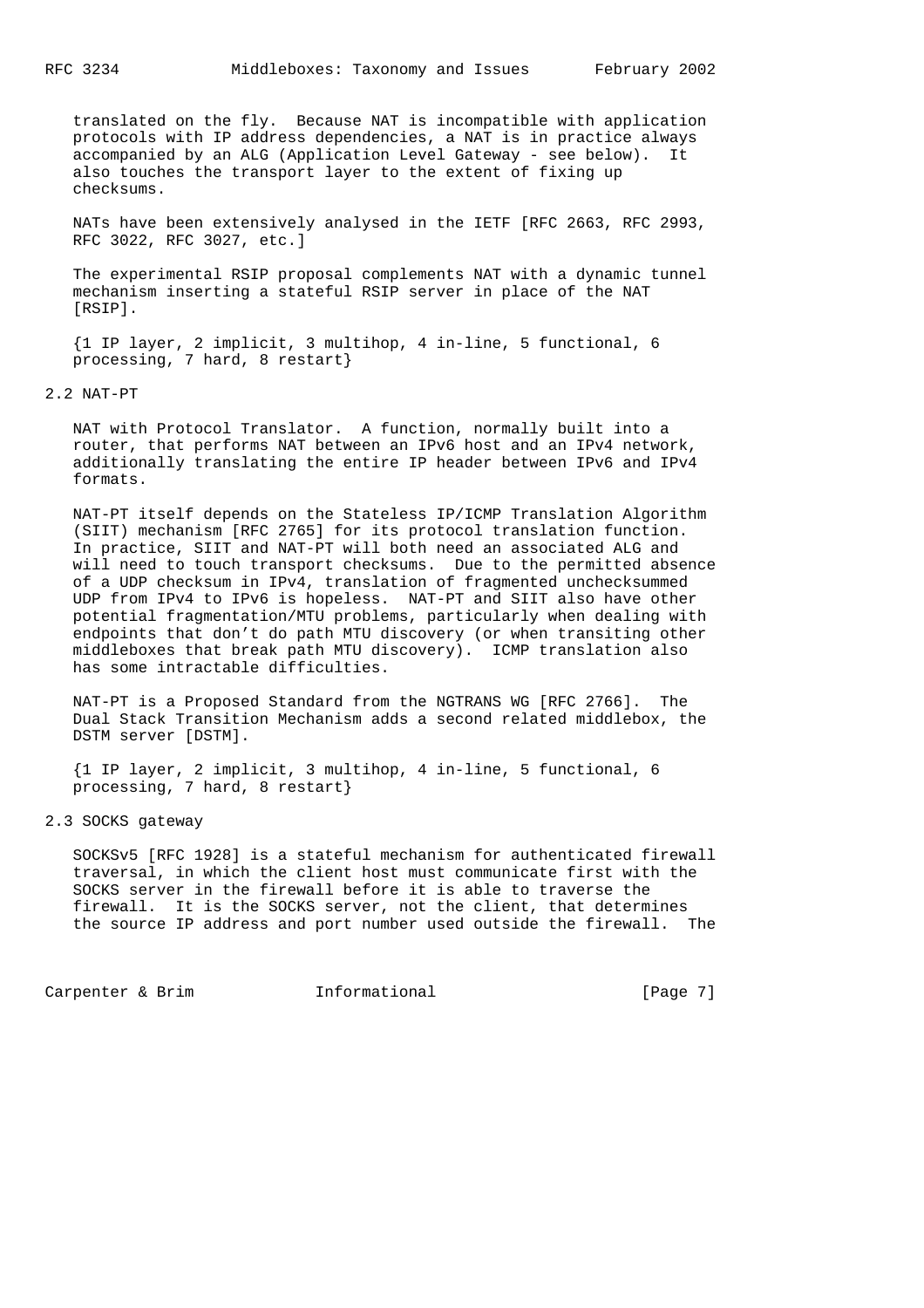client's stack must be "SOCKSified" to take account of this, and address-sensitive applications may get confused, rather as with NAT. However, SOCKS gateways do not require ALGs.

SOCKS is maintained by the AFT (Authenticated Firewall Traversal) WG.

 {1 multi-layer, 2 explicit, 3 multihop, 4 in-line, 5 functional, 6 routing, 7 hard, 8 restart}

2.4 IP Tunnel Endpoints

 Tunnel endpoints, including virtual private network endpoints, use basic IP services to set up tunnels with their peer tunnel endpoints which might be anywhere in the Internet. Tunnels create entirely new "virtual" networks and network interfaces based on the Internet infrastructure, and thereby open up a number of new services. Tunnel endpoints base their forwarding decisions at least partly on their own policies, and only partly if at all on information visible to surrounding routers.

 To the extent that they deliver packets intact to their destinations, tunnel endpoints appear to follow the end-to-end principle in the outer Internet. However, the destination may be completely different from what a router near the tunnel entrance might expect. Also, the per-hop treatment a tunneled packet receives, for example in terms of QoS, may not be what it would have received had the packet traveled untunneled [RFC2983].

 Tunnels also cause difficulties with MTU size (they reduce it) and with ICMP replies (they may lack necessary diagnostic information).

When a tunnel fails for some reason, this may cause the user session to abort, or an alternative IP route may prove to be available, or in some cases the tunnel may be re-established automatically.

 {1 multi-layer, 2 implicit, 3 multihop, 4 in-line, 5 functional, 6 processing, 7 hard, 8 restart or failover}

2.5. Packet classifiers, markers and schedulers

 Packet classifiers classify packets flowing through them according to policy and either select them for special treatment or mark them, in particular for differentiated services [Clark95, RFC 2475]. They may alter the sequence of packet flow through subsequent hops, since they control the behaviour of traffic conditioners.

Carpenter & Brim Tnformational [Page 8]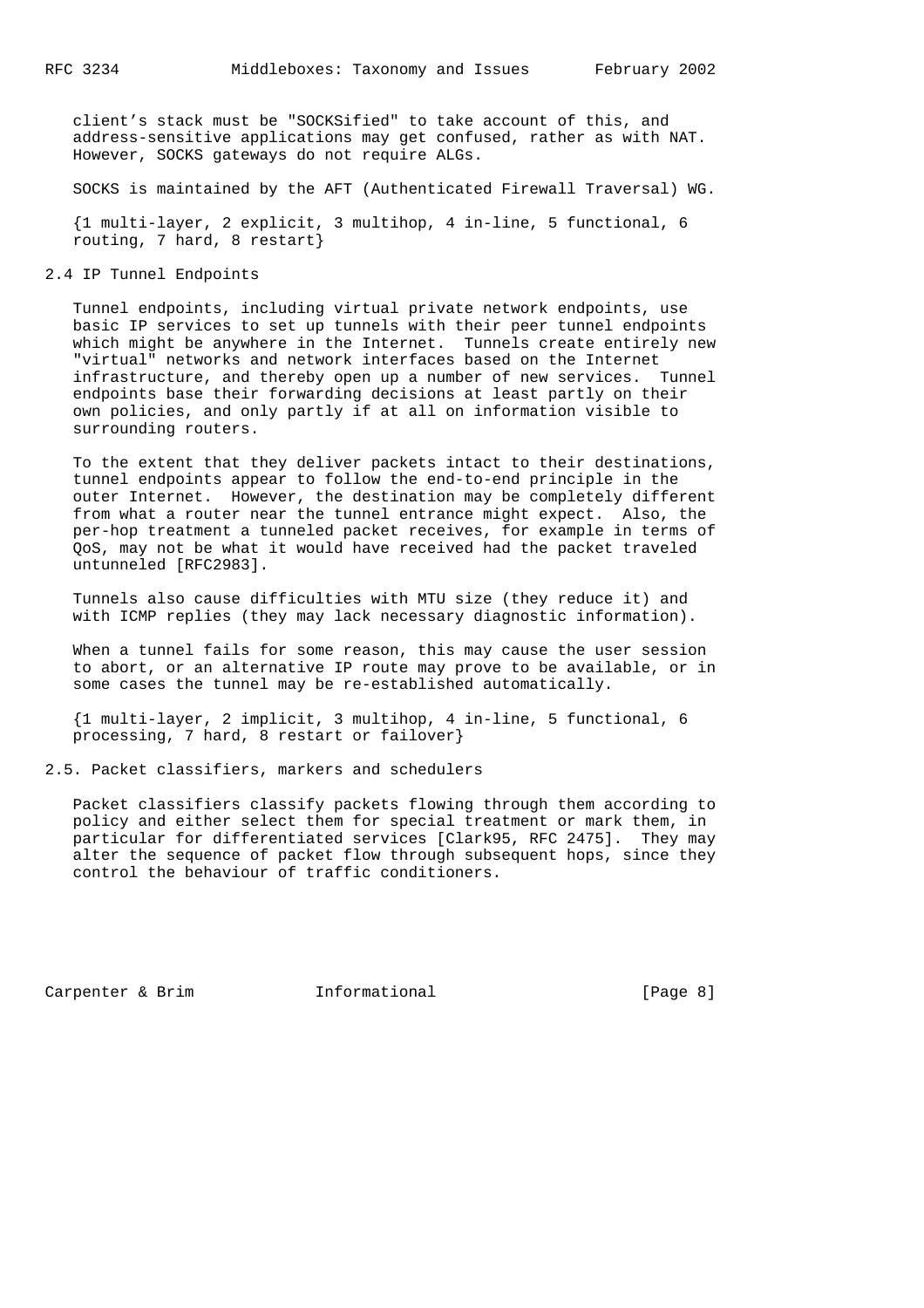Schedulers or traffic conditioners (in routers, hosts, or specialist boxes inserted in the data path) may alter the time sequence of packet flow, the order in which packets are sent, and which packets are dropped. This can significantly impact end-to-end performance. It does not, however, fundamentally change the unreliable datagram model of the Internet.

 When a classifier or traffic conditioner fails, the user session may see any result between complete loss of connectivity (all packets are dropped), through best-effort service (all packets are given default QOS), up to automatic restoration of the original service level.

 {1 multi-layer, 2 implicit, 3 multihop, 4 in-line, 5 optimising, 6 processing, 7 soft, 8 failover or restart}

# 2.6 Transport relay

 Transport relays are basically the transport layer equivalent of an ALG; another (less common) name for them is a TLG. As with ALGs, they're used for a variety of purposes, some well established and meeting needs not otherwise met. Early examples of transport relays were those that ran on MIT's ITS and TOPS-20 PDP-10s on the ARPANET and allowed Chaosnet-only hosts to make outgoing connections from Chaosnet onto TCP/IP. Later there were some uses of TCP-TP4 relays. A transport relay between IPv6-only and IPv4-only hosts is one of the tools of IPv6 transition [TRANS64]. TLGs are sometimes used in combination with simple packet filtering firewalls to enforce restrictions on which hosts can talk to the outside world or to kludge around strange IP routing configurations. TLGs are also sometimes used to gateway between two instances of the same transport protocol with significantly different connection characteristics; it is in this sense that a TLG may also be called a TCP or transport spoofer. In this role, the TLG may shade into being an optimising rather than a functional middlebox, but it is distinguished from Transport Proxies (next section) by the fact that it makes its optimisations only by creating back-to- back connections, and not by modification or re-timing of TCP messages.

 Terminating one TCP connection and starting another mid-path means that the TCP checksum does not cover the sender's data end-to-end. Data corruptions or modifications may be introduced in the processing when the data is transferred from the first to the second connection. Some TCP relays are split relays and have even more possibility of lost data integrity, because the there may be more than two TCP connections, and multiple nodes and network paths involved. In all cases, the sender has less than the expected assurance of data integrity that is the TCP reliable byte stream service. Note that

Carpenter & Brim **Informational** [Page 9]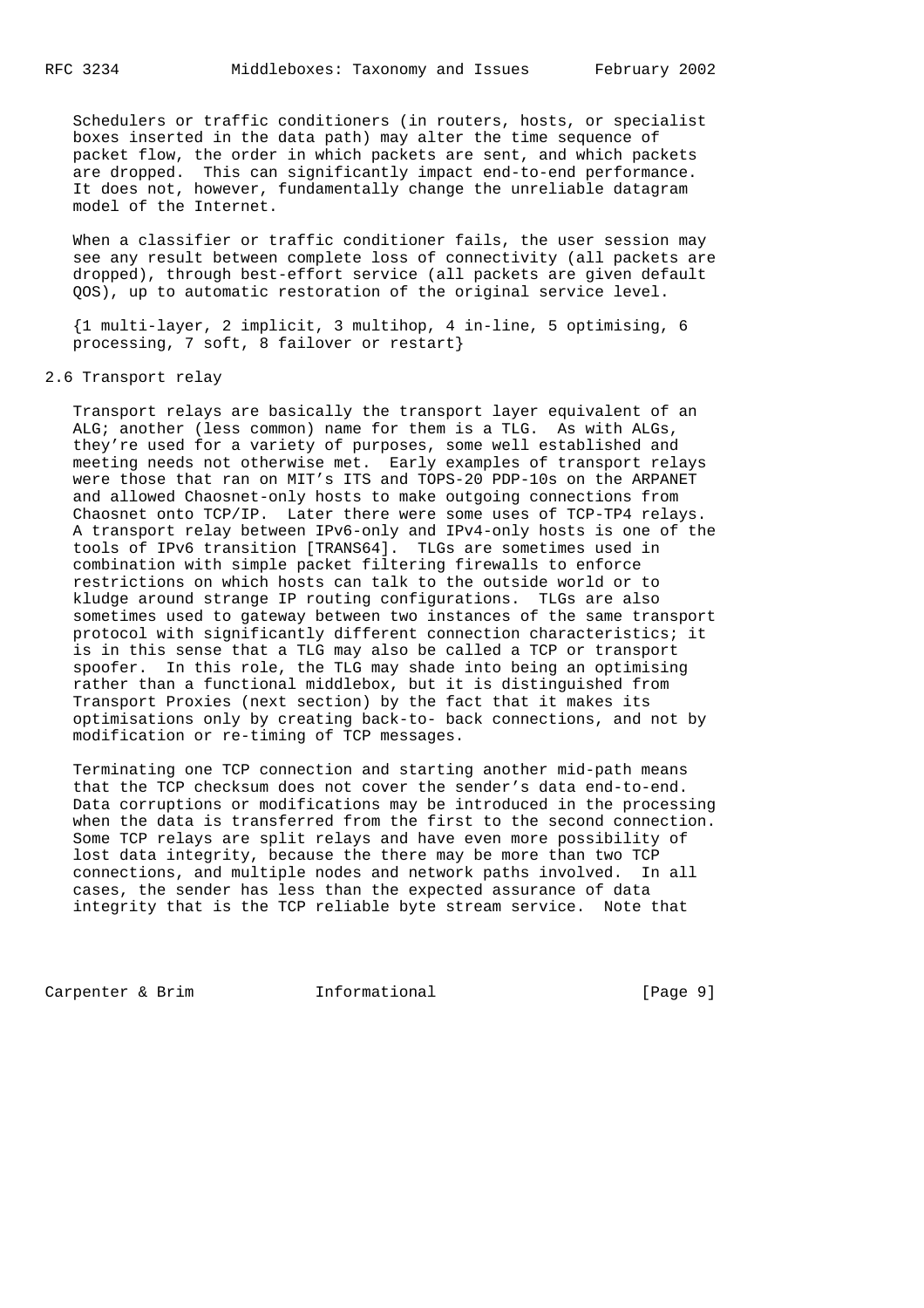this problem is not unique to middleboxes, but can also be caused by checksum offloading TCP implementations within the sender, for example.

 In some such cases, other session layer mechanisms such as SSH or HTTPS would detect any loss of data integrity at the TCP level, leading not to retransmission as with TCP, but to session failure. However, there is no general session mechanism to add application data integrity so one can detect or mitigate possible lack of TCP data integrity.

 {1 Transport layer, 2 implicit, 3 multihop, 4 in-line, 5 functional (mainly), 6 routing, 7 hard, 8 restart}

2.7. TCP performance enhancing proxies

 "TCP spoofer" is often used as a term for middleboxes that modify the timing or action of the TCP protocol in flight for the purposes of enhancing performance. Another, more accurate name is TCP performance enhancing proxy (PEP). Many TCP PEPs are proprietary and have been characterised in the open Internet primarily when they introduce interoperability errors with standard TCP. As with TLGs, there are circumstances in which a TCP PEP is seen to meet needs not otherwise met. For example, a TCP PEP may provide re-spacing of ACKs that have been bunched together by a link with bursty service, thus avoiding undesireable data segment bursts. The PILC (Performance Implications of Link Characteristics) working group has analyzed types of TCP PEPs and their applicability [PILCPEP]. TCP PEPs can introduce not only TCP errors, but also unintended changes in TCP adaptive behavior.

 {1 Transport layer, 2 implicit, 3 multihop, 4 in-line, 5 optimising, 6 routing, 7 hard, 8 restart}

2.8. Load balancers that divert/munge packets.

 There is a variety of techniques that divert packets from their intended IP destination, or make that destination ambiguous. The motivation is typically to balance load across servers, or even to split applications across servers by IP routing based on the destination port number. Except for rare instances of one-shot UDP protocols, these techniques are inevitably stateful as all packets from the same application session need to be directed to the same physical server. (However, a sophisticated solution would also be able to handle failover.)

 To date these techniques are proprietary and can therefore only be applied in closely managed environments.

Carpenter & Brim [Page 10]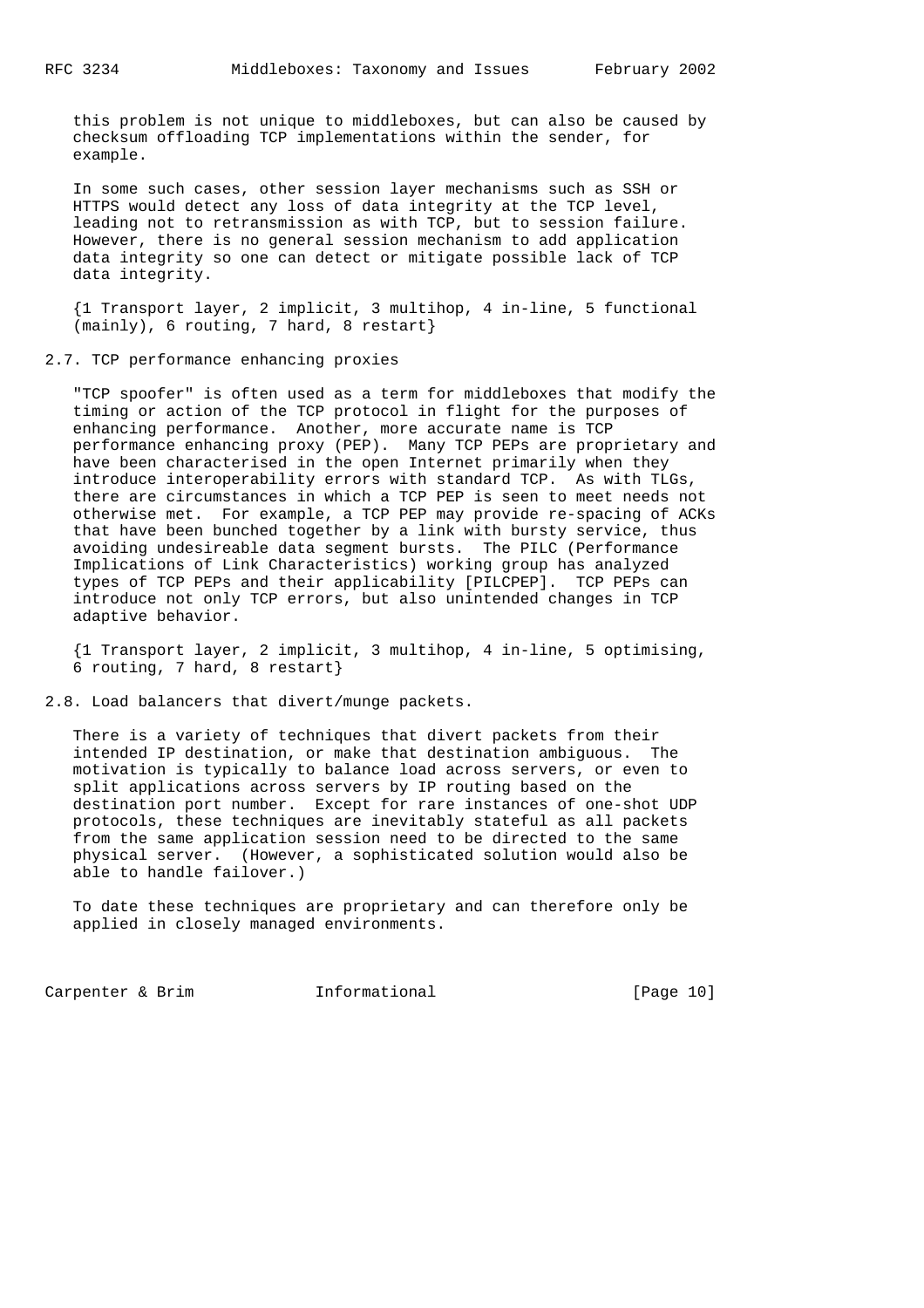{1 multi-layer, 2 implicit, 3 single hop, 4 in-line, 5 optimising, 6 routing, 7 hard, 8 restart}

### 2.9. IP Firewalls

 The simplest form of firewall is a router that screens and rejects packets based purely on fields in the IP and Transport headers (e.g., disallow incoming traffic to certain port numbers, disallow any traffic to certain subnets, etc.)

 Although firewalls have not been the subject of standardisation, some analysis has been done [RFC 2979].

 Although a pure IP firewall does not alter the packets flowing through it, by rejecting some of them it may cause connectivity problems that are very hard for a user to understand and diagnose.

 "Stateless" firewalls typically allow all IP fragments through since they do not contain enough upper-layer header information to make a filtering decision. Many "stateful" firewalls therefore reassemble IP fragments (and re-fragment if necessary) in order to avoid leaking fragments, particularly fragments that may exploit bugs in the reassembly implementations of end receivers.

 {1 IP layer, 2 implicit, 3 multihop, 4 in-line, 5 functional, 6 routing, 7 hard, 8 restart}

#### 2.10. Application Firewalls

 Application-level firewalls act as a protocol end point and relay (e.g., an SMTP client/server or a Web proxy agent). They may

- (1) implement a "safe" subset of the protocol,
- (2) perform extensive protocol validity checks,
- (3) use an implementation methodology designed to minimize the likelihood of bugs,
- (4) run in an insulated, "safe" environment, or
- (5) use some combination of these techniques in tandem.

 Although firewalls have not been the subject of standardisation, some analysis has been done [RFC 2979]. The issue of firewall traversal using HTTP has been discussed [HTTPSUB].

Carpenter & Brim  $I_n$  Informational [Page 11]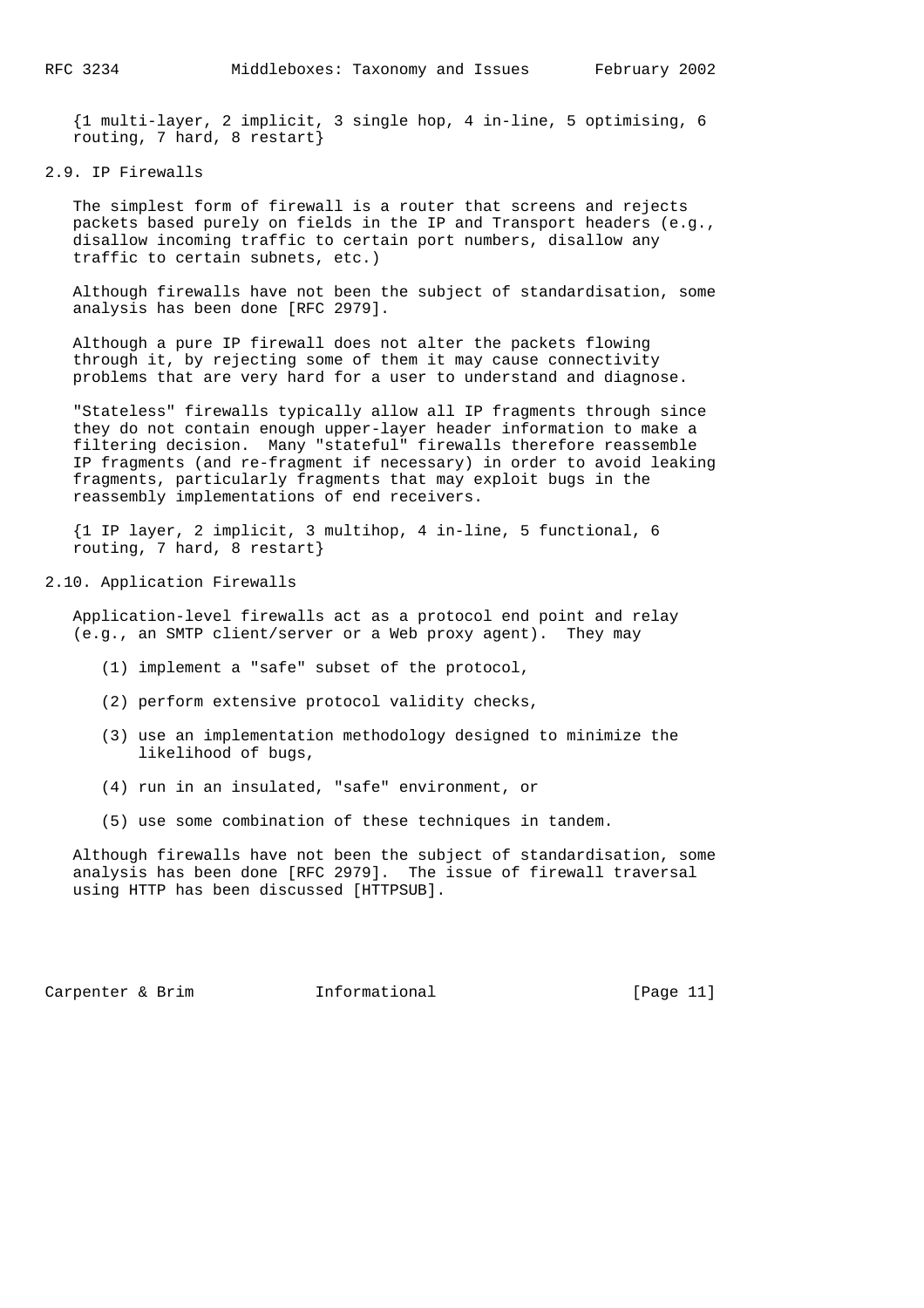{1 Application layer, 2 implicit, 3 multihop, 4 in-line, 5 functional, 6 processing, 7 hard, 8 restart}

# 2.11. Application-level gateways

 These come in many shapes and forms. NATs require ALGs for certain address-dependent protocols such as FTP; these do not change the semantics of the application protocol, but carry out mechanical substitution of fields. At the other end of the scale, still using FTP as an example, gateways have been constructed between FTP and other file transfer protocols such as the OSI and DECnet (R) equivalents. In any case, such gateways need to maintain state for the sessions they are handling, and if this state is lost, the session will normally break irrevocably.

 Some ALGs are also implemented in ways that create fragmentation problems, although in this case the problem is arguably the result of a deliberate layer violation (e.g., mucking with the application data stream of an FTP control connection by twiddling TCP segments on the fly).

 {1 Application layer, 2 implicit or explicit, 3 multihop, 4 in-line, 5 functional, 6 processing, 7 hard, 8 restart}

# 2.12. Gatekeepers/ session control boxes

 Particularly with the rise of IP Telephony, the need to create and manage sessions other than TCP connections has arisen. In a multimedia environment that has to deal with name lookup, authentication, authorization, accounting, firewall traversal, and sometimes media conversion, the establishment and control of a session by a third-party box seems to be the inevitable solution. Examples include H.323 gatekeepers [H323], SIP servers [RFC 2543] and MEGACO controllers [RFC 3015].

 {1 Application layer, 2 explicit, 3 multihop, 4 in-line or call-out, 5 functional, 6 processing, 7 hard, 8 restart?}

# 2.13. Transcoders

 Transcoders are boxes performing some type of on-the-fly conversion of application level data. Examples include the transcoding of existing web pages for display on hand-held wireless devices, and transcoding between various audio formats for interconnecting digital mobile phones with voice-over-IP services. In many cases, such transcoding cannot be done by the end-systems, and at least in the case of voice, it must be done in strict real time with extremely rapid failure recovery.

Carpenter & Brim Informational [Page 12]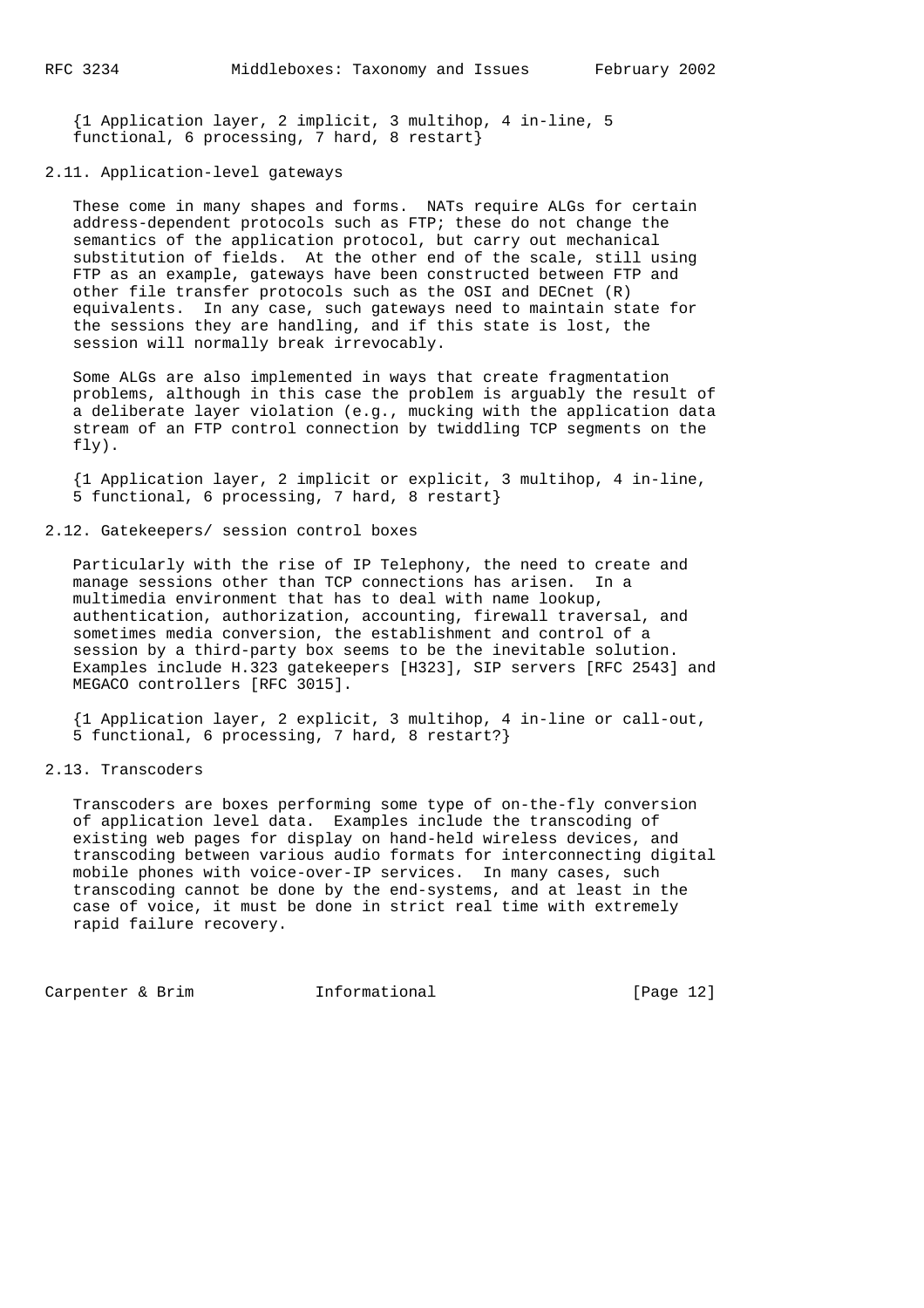Not all media translators are mandatory. They may simply be an optimisation. For example, in the case of multicast, if all the low-bandwidth receivers sit in one "corner" of the network, it would be inefficient for the sender to generate two streams or send both stream all the way across the network if the "thin" one is only needed far away from the sender. Generally, media translators are only useful if the two end systems don't have overlapping codecs or if the overlapping set is not a good network match.

 {1 Application layer, 2 explicit or implicit, 3 single hop, 4 in line, 5 functional, 6 processing, 7 hard?, 8 restart or failover}

#### 2.14. Proxies

HTTP1.1 [RFC 2616] defines a Web proxy as follows:

 "An intermediary program which acts as both a server and a client for the purpose of making requests on behalf of other clients. Requests are serviced internally or by passing them on, with possible translation, to other servers. A proxy MUST implement both the client and server requirements of this specification. A "transparent proxy" is a proxy that does not modify the request or response beyond what is required for proxy authentication and identification. A "non-transparent proxy" is a proxy that modifies the request or response in order to provide some added service to the user agent, such as group annotation services, media type transformation, protocol reduction, or anonymity filtering."

 A Web proxy may be associated with a firewall, when the firewall does not allow outgoing HTTP packets. However, HTTP makes the use of a proxy "voluntary": the client must be configured to use the proxy.

 Note that HTTP proxies do in fact terminate an IP packet flow and recreate another one, but they fall under the definition of "middlebox" given in Section 1.1 because the actual applications sessions traverse them.

 SIP proxies [RFC 2543] also raise some interesting issues, since they can "bend" the media pipe to also serve as media translators. (A proxy can modify the session description so that media no longer travel end-to-end but to a designated intermediate box.)

 {1 Application layer, 2 explicit (HTTP) or implicit (interception), 3 multihop, 4 in-line, 5 functional, 6 processing, 7 soft, 8 restart}.

Carpenter & Brim Tnformational [Page 13]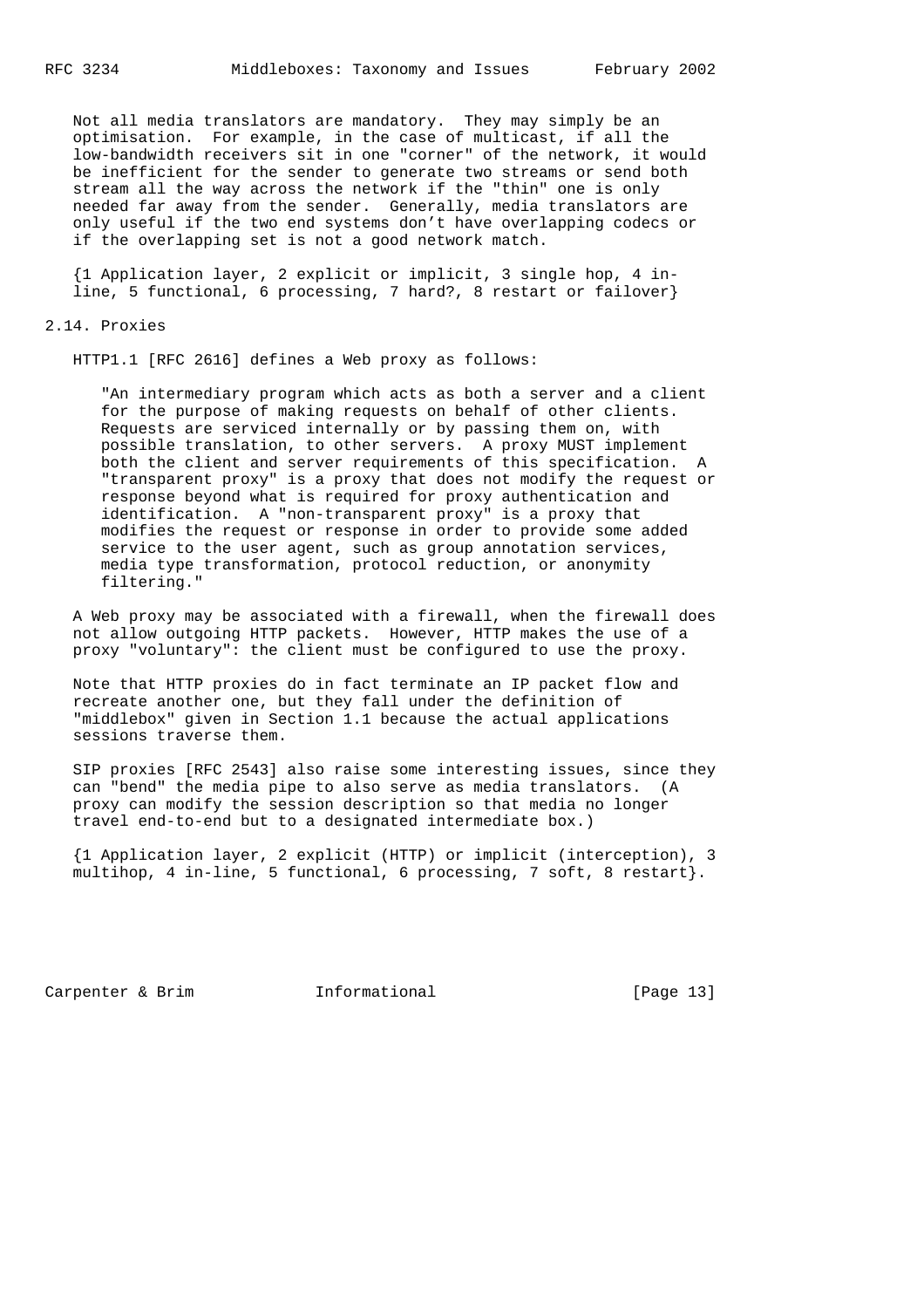Note: Some so-called Web proxies have been implemented as "interception" devices that intercept HTTP packets and re-issue them with their own source address; like NAT and SOCKs, this can disturb address-sensitive applications. Unfortunately some vendors have caused confusion by mis-describing these as "transparent" proxies. Interception devices are anything but transparent. See [WREC] for a full discussion.

# 2.15. Caches

 Caches are of course used in many shapes and forms in the Internet, and are in principle distinct from proxies. Here we refer mainly to content caches, intended to optimise user response times. HTTP makes provision for proxies to act as caches, by providing for both expiration and re-validation mechanisms for cached content. These mechanisms may be used to guarantee that specific content is not cached, which is a requirement for transient content, particularly in transactional applications. HTTP caching is well described in Section 13 of [RFC 2616], and in the HTTP case caches and proxies are inextricably mixed.

 To improve optimisation, caching is not uniquely conducted between the origin server and the proxy cache directly serving the user. If there is a network of caches, the nearest copy of the required content may be in a peer cache. For this an inter-cache protocol is required. At present the most widely deployed solution is Internet Cache Protocol (ICP) [RFC 2186] although there have been alternative proposals such as [RFC 2756].

 It can be argued that caches terminate the applications sessions, and should not be counted as middleboxes (any more than we count SMTP relays). However, we have arbitrarily chosen to include them since they do in practice re-issue the client's HTTP request in the case of a cache miss, and they are not the ultimate source of the application data.

 {1 Application layer, 2 explicit (if HTTP proxy caches), 3 multihop, 4 in-line, 5 functional, 6 processing, 7 soft, 8 restart}

# 2.16. Modified DNS servers

 DNS servers can play games. As long as they appear to deliver a syntactically correct response to every query, they can fiddle the semantics. For example, names can be made into "anycast" names by arranging for them to resolve to different IP addresses in different parts of the network. Or load can be shared among different members of a server farm by having the local DNS server return the address of

Carpenter & Brim Informational [Page 14]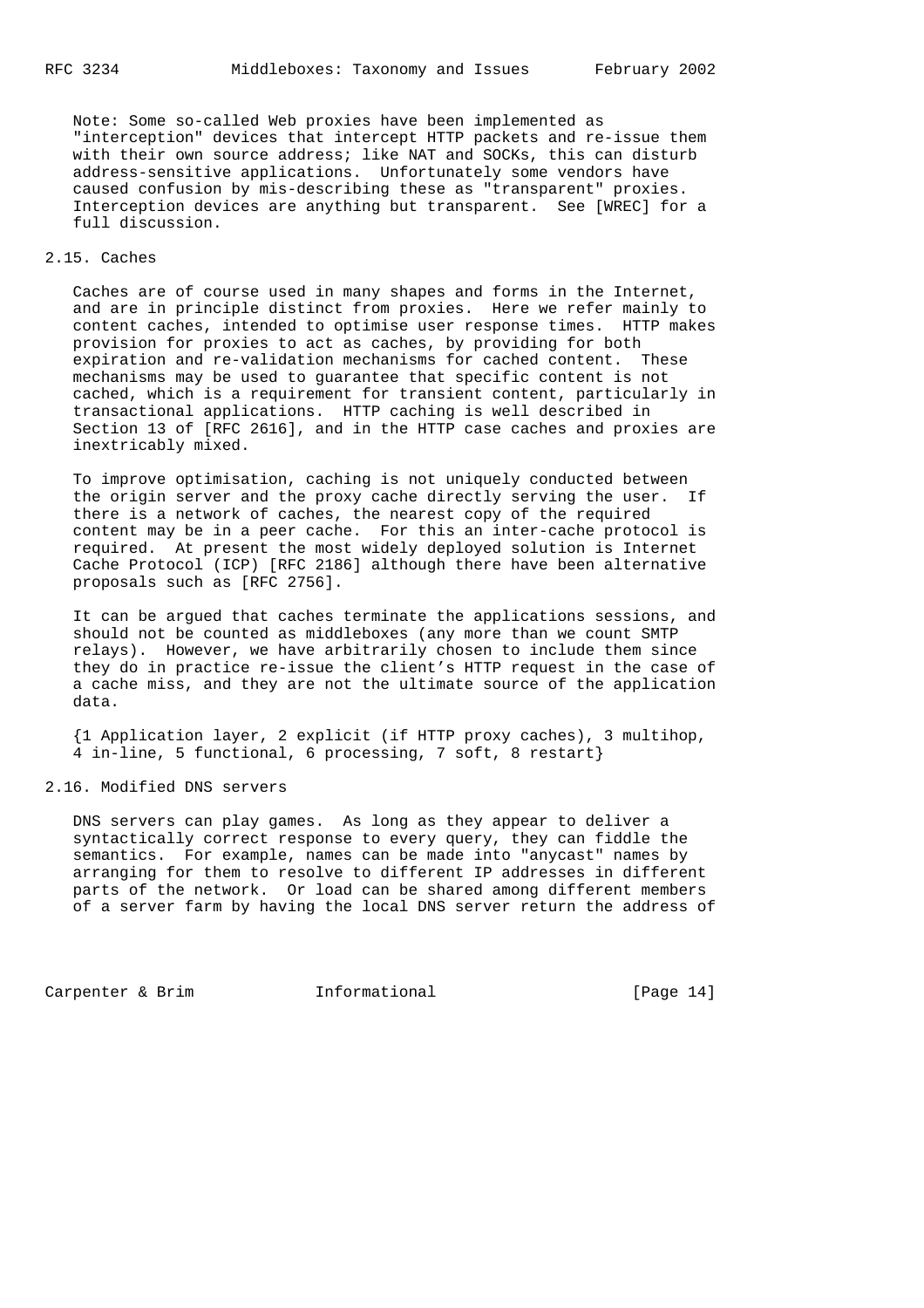different servers in turn. In a NAT environment, it is not uncommon for the FQDN-to-address mapping to be quite different outside and inside the NAT ("two-faced DNS").

 Modified DNS servers are not intermediaries in the application data flow of interest. They are included here because they mean that independent sessions that at one level appear to involve a single host actually involve multiple hosts, which can have subtle effects. State created in host A.FOR.EXAMPLE by one session may turn out not to be there when a second session apparently to the same host is started, because the DNS server has directed the second session elsewhere.

 If such a DNS server fails, users may fail over to an alternate DNS server that doesn't know the same tricks, with unpredicatble results.

 {1 Application layer, 2 implicit, 3 multihop, 4 in-line (on DNS query path), 5 functional or optimising, 6 processing, 7 soft, 8 failover}

2.17. Content and applications distribution boxes

 An emerging generalisation of caching is content distribution and application distribution. In this model, content (such as static web content or streaming multimedia content) is replicated in advance to many widely distributed servers. Further, interactive or even transactional applications may be remotely replicated, with some of their associated data. Since this is a recent model, it cannot be said that there is an industry standard practice in this area. Some of the issues are discussed in [WREC] and several new IETF activities have been proposed in this area.

 Content distribution solutions tend to play with URLs in one way or another, and often involve a system of middleboxes - for example using HTTP redirects to send a request for WWW.EXAMPLE.COM off to WWW.EXAMPLE.NET, where the latter name may be an "anycast" name as mentioned above, and will actually resolve in DNS to the nearest instance of a content distribution box.

 As with caches, it is an arbitrary choice to include these devices, on the grounds that although they terminate the client session, they are not the ultimate origin of the applications data.

 {1 Application layer, 2 implicit or explicit, 3 multihop, 4 in-line or call-out, 5 optimising, 6 routing or processing, 7 soft, 8 restart?}

Carpenter & Brim Tnformational [Page 15]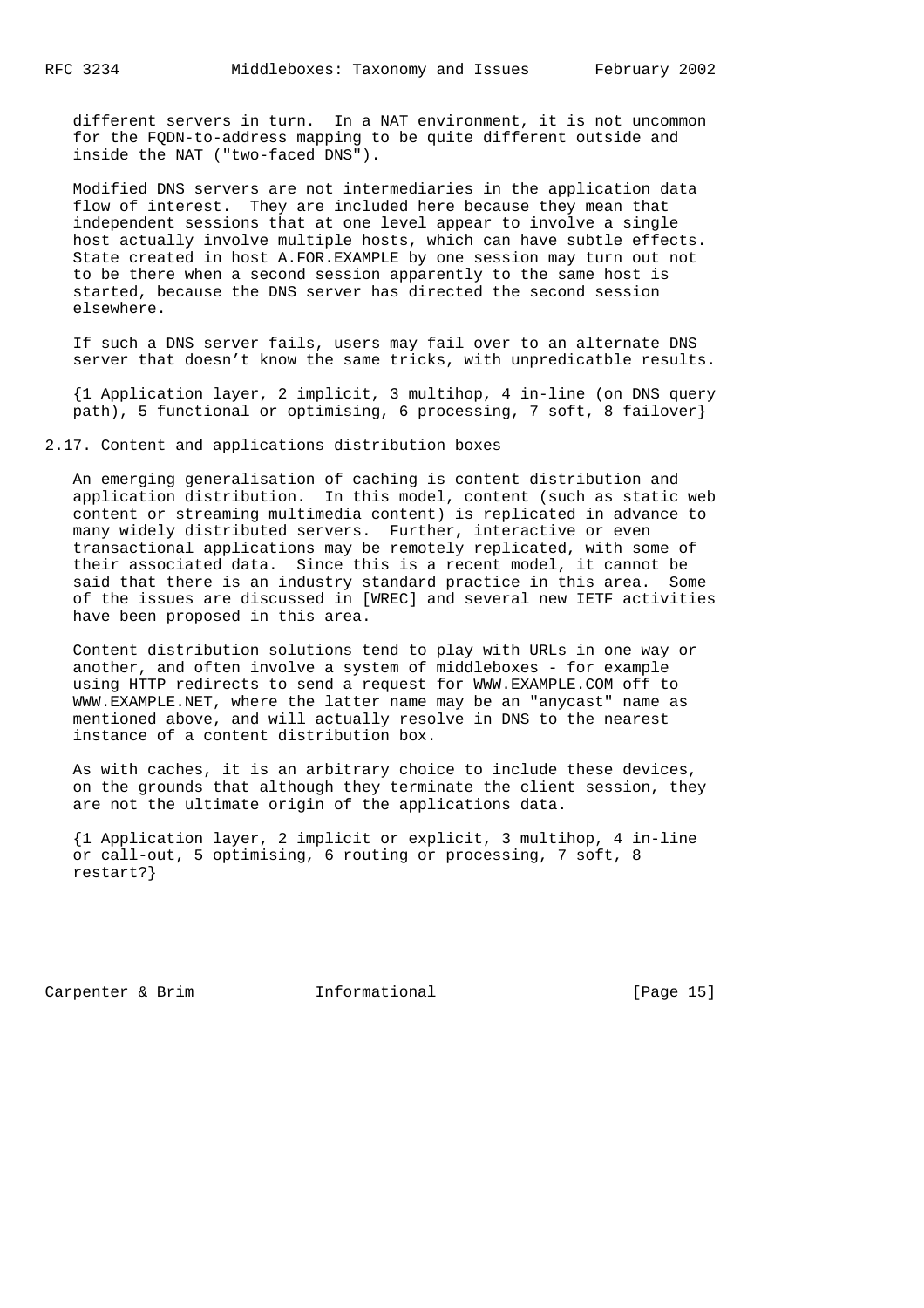# 2.18. Load balancers that divert/munge URLs

 Like DNS tricks, URL redirects can be used to balance load among a pool of servers - essentially a local version of a content distribution network. Alternatively, an HTTP proxy can rewrite HTTP requests to direct them to a particular member of a pool of servers.

 These devices are included as middleboxes because they divert an applications session in an arbitrary way.

 {1 Application layer, 2 explicit, 3 single hop, 4 in-line, 5 functional, 6 routing, 7 soft, 8 restart}

2.19. Application-level interceptors

 Some forms of pseudo-proxy intercept HTTP packets and deliver them to a local proxy server instead of forwarding them to the intended destination. Thus the destination IP address in the packet is ignored. It is hard to state whether this is a functional box (i.e., a non-standard proxy) or an optimising box (i.e., a way of forcing the user to use a cache). Like any non-standard proxy, it has undefined consequences in the case of dynamic or non-cacheable content.

 {1 Application layer, 2 implicit, 3 single hop, 4 in-line, 5 functional or optimising, 6 routing, 7 hard, 8 restart}

#### 2.20. Application-level multicast

 Some (mainly proprietary) applications, including some approaches to instant messaging, use an application-level mechanism to replicate packets to multiple destinations.

An example is given in [CHU].

 {1 Application layer, 2 explicit, 3 multihop, 4 in-line, 5 functional, 6 routing, 7 hard, 8 restart}

2.21. Involuntary packet redirection

 There appear to be a few instances of boxes that (based on application level content or other information above the network layer) redirect packets for functional reasons. For example, more than one "high speed Internet" service offered in hotel rooms intercepts initial HTTP requests and diverts them to an HTTP server that demands payment before opening access to the Internet. These boxes usually also perform NAT functions.

Carpenter & Brim **Informational** [Page 16]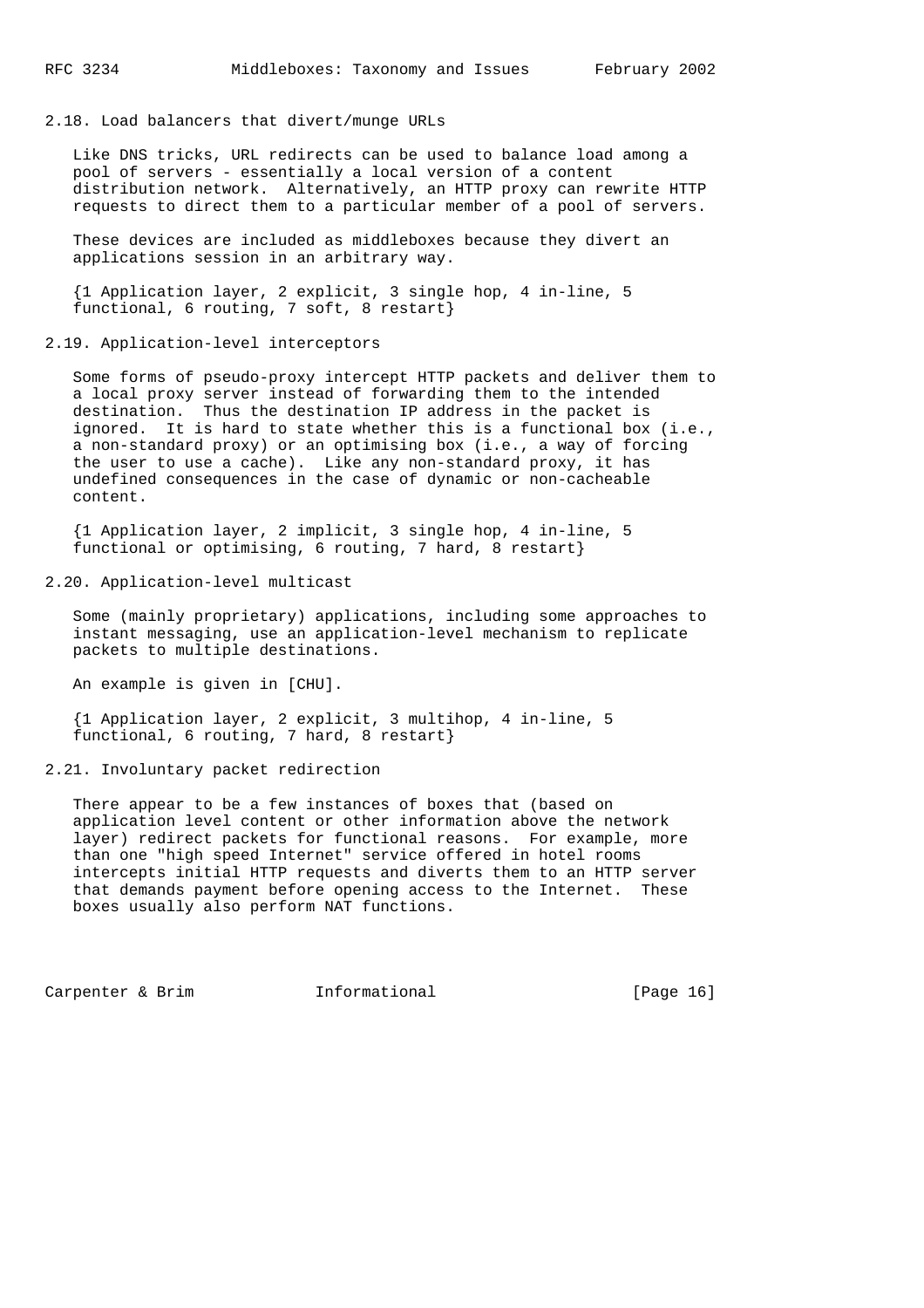{1 multi-layer, 2 implicit, 3 single hop, 4 call-out, 5 functional, 6 routing, 7 hard, 8 restart}

#### 2.22. Anonymisers

 Anonymiser boxes can be implemented in various ways that hide the IP address of the data sender or receiver. Although the implementation may be distinct, this is in practice very similar to a NAT plus ALG.

 {1 multi-layer, 2 implicit or explicit, 3 multihop, 4 in-line, 5 functional, 6 processing, 7 hard, 8 restart}

2.23. Not included

 Some candidates suggested for the above list were excluded for the reasons given below. In general, they do not fundamentally change the architectural model of packet delivery from source to destination.

 Bridges and switches that snoop ARP, IGMP etc. These are below the IP layer, but use a layer violation to emulate network layer functions. They do not change IP layer functions.

 Wiretaps and snoopers in general - if they are working correctly, they have no impact on traffic, so do not require analysis.

 Mobile IP home agents are intended to assist packet delivery to the originally desired destination, so they are excluded on the same grounds as standard routers.

 Relays in interplanetary networks - although these would certainly appear to be middleboxes, they are not currently deployed.

2.24. Summary of facets

 By tabulating the rough classifications above, we observe that of the 22 classes of middlebox described:

 17 are application or multi-layer 16 are implicit (and others are explicit OR implicit) 17 are multi-hop 21 are in-line; call-out is rare 18 are functional; pure optimisation is rare Routing & processing are evenly split 16 have hard state 21 must restart session on failure

Carpenter & Brim  $I_n$  Informational [Page 17]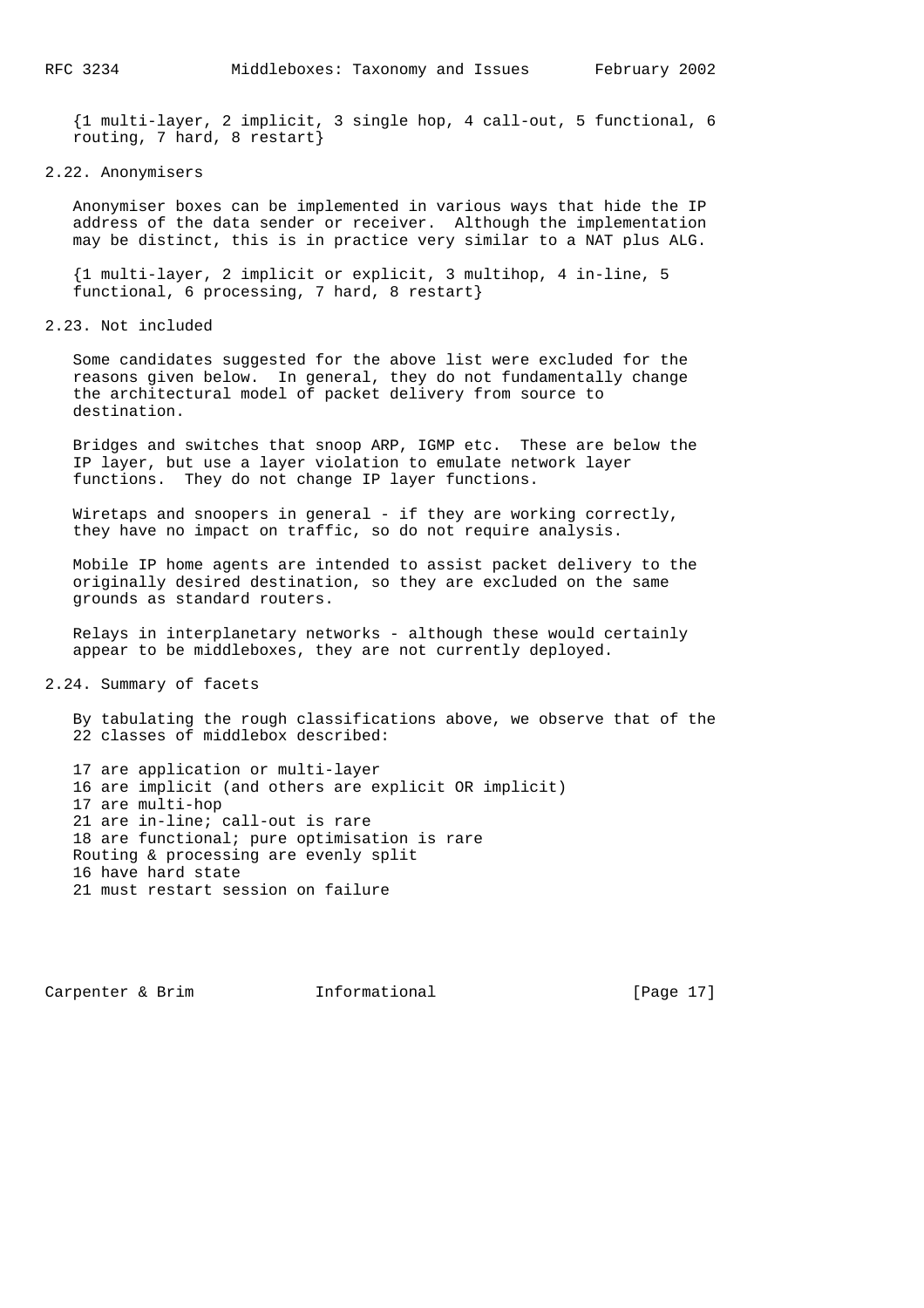We can deduce that current types of middlebox are predominantly application layer devices not designed as part of the relevant protocol, performing required functions, maintaining hard state, and aborting user sessions when they crash. Indeed this represents a profound challenge to the end-to-end hourglass model.

3. Ongoing work in the IETF and elsewhere

 Apart from work cited in references above, current or planned work in the IETF includes:

 MIDCOM - a working group with focus on the architectural framework and the requirements for the protocol between a requesting device and a middlebox and the architectural framework for the interface between a middlebox and a policy entity [MIDFRAME, MIDARCH]. This may interact with session control issues [SIPFIRE].

 Work is also proceeding outside the MIDCOM group on middlebox discovery [MIDDISC].

WEBI (Web Intermediaries) - a working group that addresses specific issues in the world wide web infrastructure (as identified by the WREC working group), by providing generic mechanisms which are useful in several application domains (e.g., proxies, content delivery surrogates). Specific mechanisms will be Intermediary Discovery and Description and a Resource Update Protocol.

 Intermediaries are also an important focus in the development of XML Protocol by the World-Wide Web Consortium, who have published an interesting analysis [XMLPI].

 OPES (Open Pluggable Extension Services) - a proposed working group whose output will enable construction of services executed on application data by participating transit intermediaries. Caching is the most basic intermediary service, one that requires a basic understanding of application semantics by the cache server.

 CDI (Content Distribution Internetworking) is a potential working group for allowing cooperation between different Content Distribution Networks and cache clusters [CDNP].

 RSERPOOL (Reliable Server Pooling) is a working group that will define architecture and requirements for management and access to server pools, including requirements from a variety of applications, building blocks and interfaces, different styles of pooling, security requirements and performance requirements, such as failover times and coping with heterogeneous latencies.

Carpenter & Brim Tnformational [Page 18]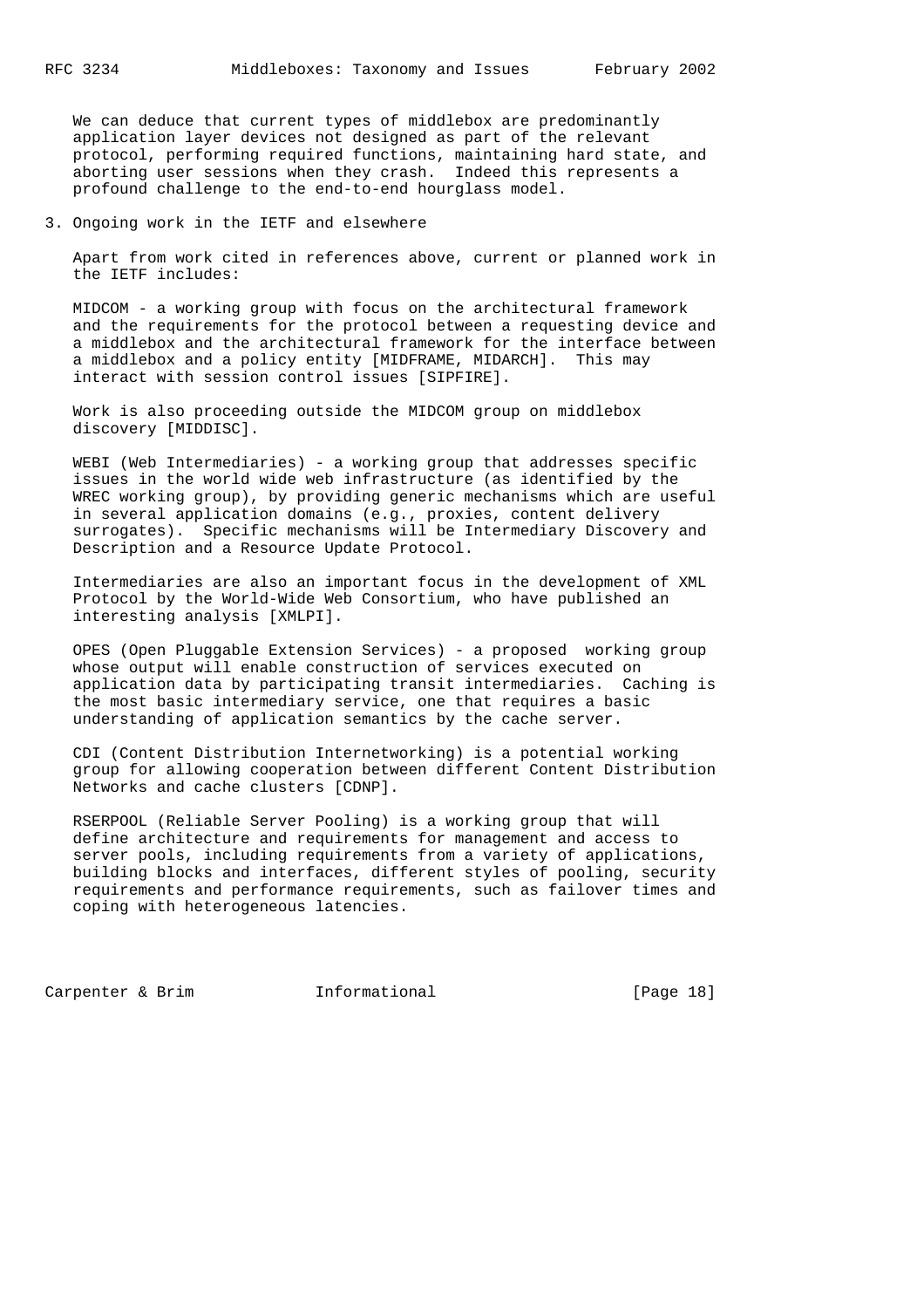4. Comments and Issues

 A review of the list in Section 2 suggests that middleboxes fit into one or more of three broad categories:

- 1) mechanisms to connect dissimilar networks to enable cross-protocol interoperability;
- 2) mechanisms to separate similar networks into zones, especially security zones;
- 3) performance enhancement.

 As observed in [RFC 2775], the rise of middleboxes puts into question the general applicability of the end-to-end principle [RFC 1958]. Middleboxes introduce dependencies and hidden points of failure that violate the fate-sharing aspect of the end-to-end principle. Can we define architectural principles that guarantee robustness in the presence of middleboxes?

4.1. The end to end principle under challenge

 Many forms of middlebox are explicitly addressed at the IP level, and terminate a transport connection (or act as a final destination for UDP packets) in a normal way. Although they are potential single points of failure, they do not otherwise interfere with the end to end principle [RFC 1958]. (This statement does not apply to transport relays or TCP spoofers; they do not terminate a transport connection at the expected destination in the normal way.)

 However, there is a general feeling that middleboxes that divert an IP packet from its intended destination, or substantively modify its content on the fly, are fundamentally different from those that correctly terminate a transport connection and carry out their manipulations at applications level. Such diversion or modification violates the basic architectural assumption that packets flow from source to destination essentially unchanged (except for time-to-live and QOS-related fields). The effects of such changes on transport and applications is unpredictable in the general case. Much of the analysis that applies to NAT [RFC 2993, RFC 3027] will also apply to RSIP, NAT-PT, DSTM, SOCKS, and involuntary packet redirectors. Interception proxies, anonymisers, and some types of load balancer can also have subtle effects on address-sensitive applications, when they cause packets to be delivered to or from a different address. Transport relays and TCP spoofers may deceive applications by delivering an unreliable service on a TCP socket.

Carpenter & Brim Tnformational [Page 19]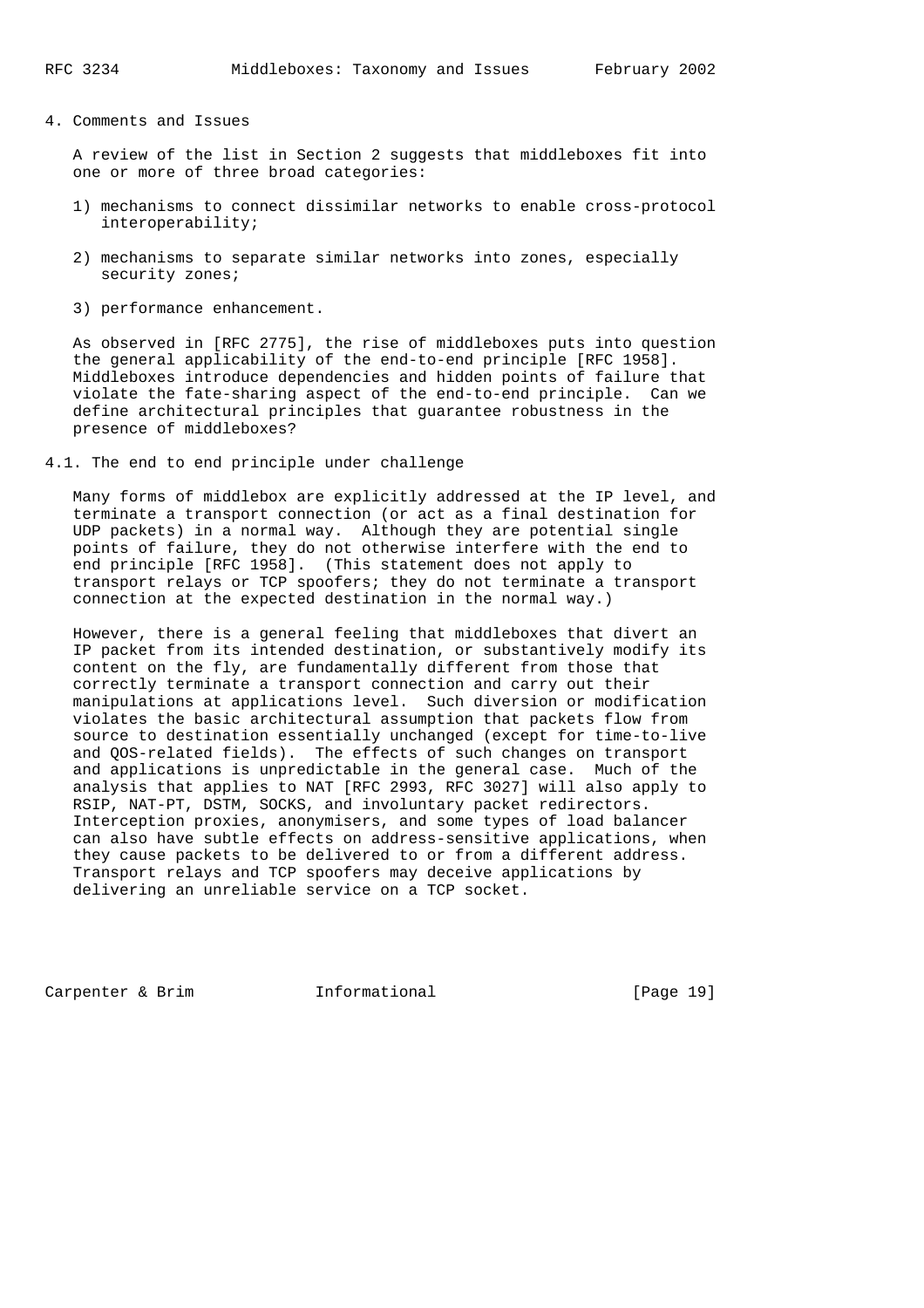We conclude that:

 Although the rise of middleboxes has negative impact on the end to end principle at the packet level, it does not nullify it as a useful or desirable principle of applications protocol design. However, future application protocols should be designed in recognition of the likely presence of network address translation, packet diversion, and packet level firewalls, along the data path.

# 4.2. Failure handling

 If a middlebox fails, it is desirable that the effect on sessions currently in progress should be inconvenient rather than catastrophic. There appear to be three approaches to achieve this:

 Soft state mechanisms. The session continues in the absence of the box, probably with reduced performance, until the necessary session state is recreated automatically in an alternative box (or the original one, restarted). In other words the state information optimises the user session but is not essential. An example might be a true caching mechanism, whose temporary failure only reduces performance.

 Rapid failover mechanisms. The session is promptly redirected to a hot spare box, which already has a copy of the necessary session state.

 Rapid restart mechanisms. The two ends of the session promptly detect the failure and themselves restart the session via a spare box, without being externally redirected. Enough session state is kept at each end to recover from the glitch.

 It appears likely that "optimising" middleboxes are suitable candidates for the soft state approach and for non-real-time data streams, since the consequence of failure of the box is not catastrophic for the user. (Configured HTTP proxies used as caches are an awkward case, as their failure causes client failure.) On the other hand, "functional" middleboxes must be present for the session to continue, so they are candidates for rapid failover or rapid restart mechanisms. We conclude that:

 Middlebox design should include a clear mechanism for dealing with failure.

Carpenter & Brim Tnformational [Page 20]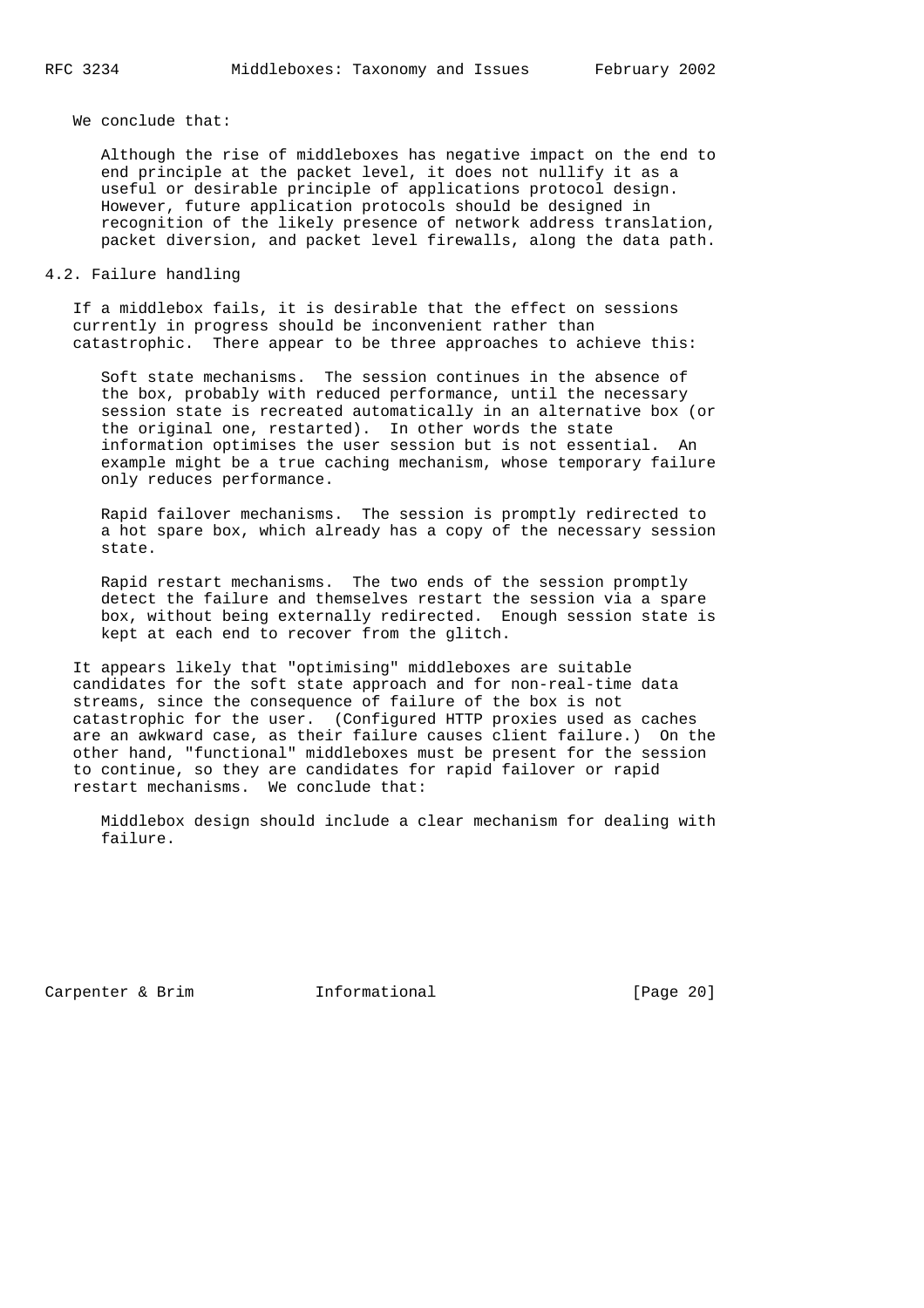### 4.3. Failures at multiple layers

 Difficulties occur when middlebox functions occur at different layers, for example the following situation, where B and C are not in the same physical box:

 Apps layer: A ------------------------> C ------> D Lower layer: A -----> B -------------------------> D

When all is well, i.e., there is an IP path from A to B to C to D and both B and C are working, this may appear quite workable. But the failure modes are very challenging. For example, if there is a network failure between C and D, how is B instructed to divert the session to a backup box for C?. Since C and B function at different protocol layers, there is no expectation that they will have coordinated failure recovery mechanisms. Unless this is remedied in some general way, we conclude that

 Middlebox failure recovery mechanisms cannot currently assume they will get any help from other layers, and must have their own means of dealing with failures in other layers.

 In the long term future, we should be able to state clearly for each middlebox function what it expects from its environment, and make recommendations about which middlebox functions should be bound together if deployed.

4.4. Multihop application protocols

 We can also observe that protocols such as SMTP, UUCP, and NNTP have always worked hop-by-hop, i.e., via multiple middleboxes. Nobody considers this to be an issue or a problem. Difficulties arise when inserting a middlebox in an application protocol stream that was not designed for it. We conclude that:

 New application protocol designs should include explicit mechanisms for the insertion of middleboxes, and should consider the facets identified in Section 2 above as part of the design.

 A specific challenge is how to make interactive or real-time applications ride smoothly over middleboxes. This will put particular stress on the failure handling aspects.

Carpenter & Brim Tnformational [Page 21]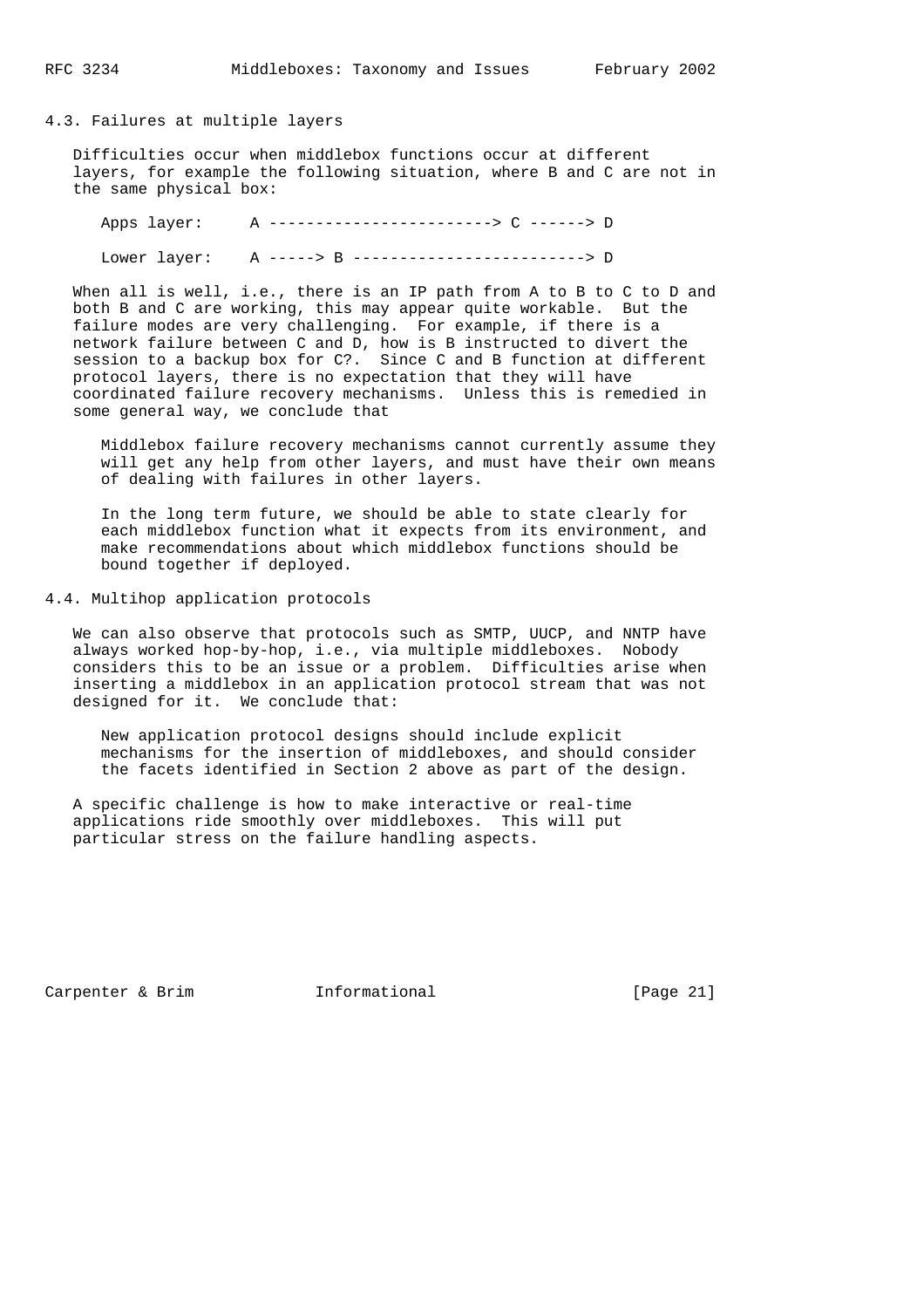### 4.5. Common features

 Given that the IP layer - the neck of the hourglass - is no longer alone in its role supporting end-to-end connectivity, it would be desirable to define requirements and features that are common to middlebox intermediaries. It would then be possible to implement middleboxes, and in particular the protocols that communicate with them, fully from the stance of supporting the end-to-end principle. Conceptually, this would extend the neck of the hourglass upwards to include a set of common features available to all (or many) applications. In the context of middleboxes and multihop protocols, this would require common features addressing at least:

 Middlebox discovery and monitoring Middlebox configuration and control Call-out Routing preferences Failover and restart handling Security, including mutual authentication

 As far as possible, the solutions in these areas being developed in the IETF and W3C should be sufficiently general to cover all types of middlebox; if not, the work will be done several times.

### 5. Security Considerations

 Security risks are specific to each type of middlebox, so little can be said in general. Of course, adding extra boxes in the communication path creates extra points of attack, reduces or eliminates the ability to perform end to end encryption, and complicates trust models and key distribution models. Thus, every middlebox design requires particular attention to security analysis. A few general points can be made:

- 1. The interference with end-to-end packet transmission by many types of middlebox is a crippling impediment to generalised use of IPSEC in its present form, and also invalidates transport layer security in many scenarios.
- 2. Middleboxes require us to move definitively from a two-way to an N-way approach to trust relationships and key sharing.
- 3. The management and configuration mechanisms of middleboxes are a tempting point of attack, and must be strongly defended.

 These points suggest that we need a whole new approach to security solutions as the middlebox paradigm ends up being deployed in lots of different technologies, if only to avoid each new technology

Carpenter & Brim **Informational** [Page 22]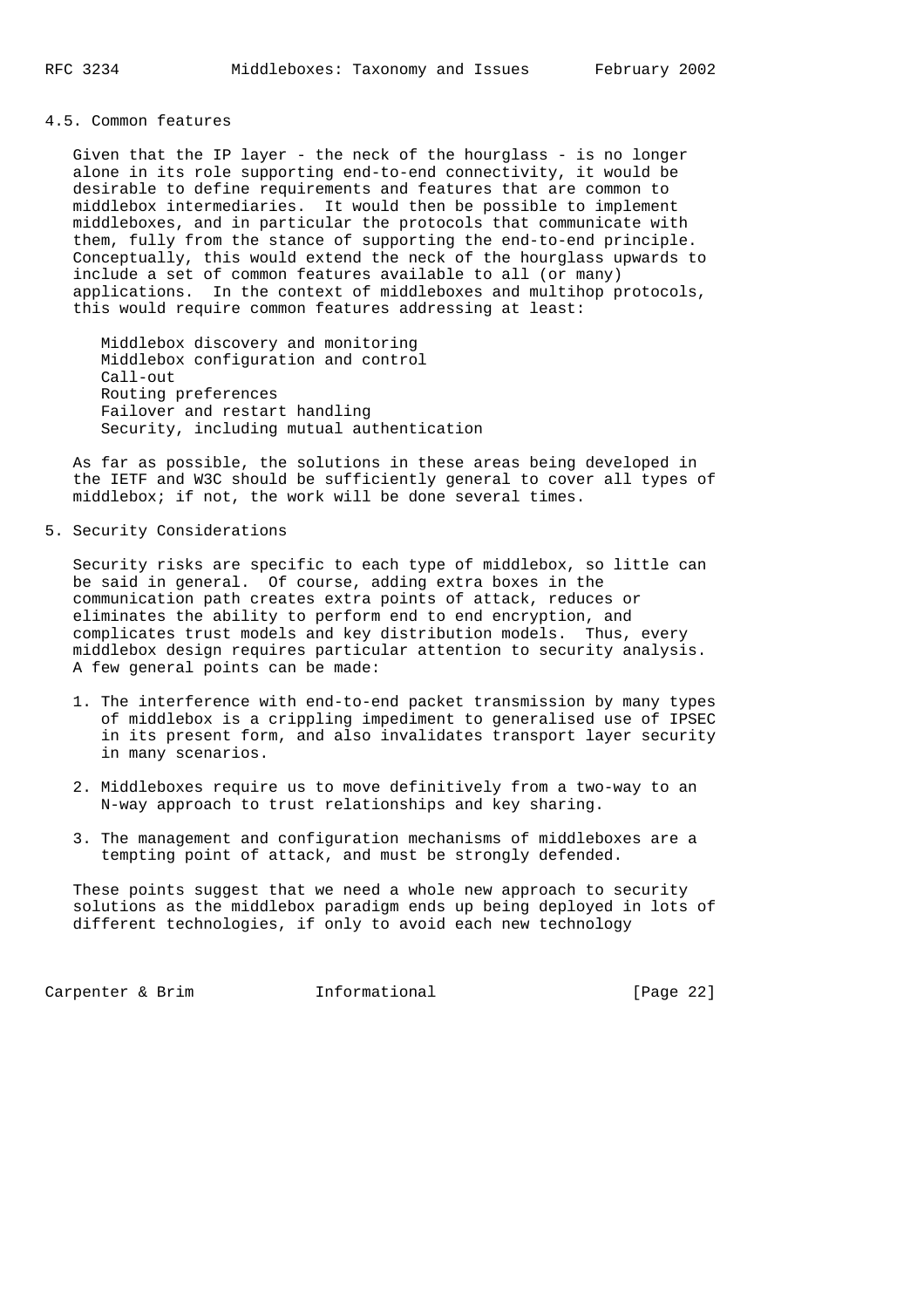designing a end-to-end security solution appropriate to its particular impact on the data stream.

 Additionally, content caches and content distribution mechanisms raise the issue of access control for content that is subject to copyright or other rights. Distributed authentication, authorisation and accounting are required.

6. Acknowledgements

 Steve Bellovin, Jon Crowcroft, Steve Deering, Patrik Faltstrom, Henning Schulzrinne, and Lixia Zhang all gave valuable feedback on early versions of this document. Rob Austein and Allison Mankin drafted the text on transport relays and TCP spoofers, and Rob Austein made other substantial contributions. Participants in the MIDTAX BOF at the 50th IETF and on the MIDTAX mailing list, including Harald Alverstrand, Stanislav Shalunov, Michael Smirnov, Jeff Parker, Sandy Murphy, David Martin, Phil Neumiller, Eric Travis, Ed Bowen, Sally Floyd, Ian Cooper, Mike Fisk and Eric Fleischman gave invaluable input. Mark Nottingham brought the W3C work to our attention. Melinda Shore suggested using a facet-based categorization. Patrik Faltstrom inspired section 4.3.

- 7. References
- [RFC 1812] Baker, F., "Requirements for IP Version 4 Routers", RFC 1812, June 1995.
	- [RFC 1928] Leech, M., Ganis, M., Lee, Y., Kuris, R., Koblas, D. and L. Jones, "SOCKS Protocol Version 5", March 1996.
	- [RFC 1958] Carpenter, B., "Architectural Principles of the Internet", RFC 1958, June 1996.
	- [RFC 2186] Wessels, D. and K. Claffy, "Internet Cache Protocol (ICP), version 2", RFC 2186, September 1997.
	- [RFC 2475] Blake, S., Black, D., Carlson, M., Davies, E., Wang, Z. and W. Weiss, "An Architecture for Differentiated Service", RFC 2475, December 1998.
	- [RFC 2543] Handley, M., Schulzrinne, H., Schooler, E. and J. Rosenberg, "SIP: Session Initiation Protocol", RFC 2543, March 1999.
	- [RFC 2616] Fielding, R., Gettys, J., Mogul, J., Frystyk, H., Masinter, L., Leach, P. and T. Berners-Lee, "Hypertext Transfer Protocol -- HTTP/1.1", RFC 2616, June 1999.

Carpenter & Brim Informational [Page 23]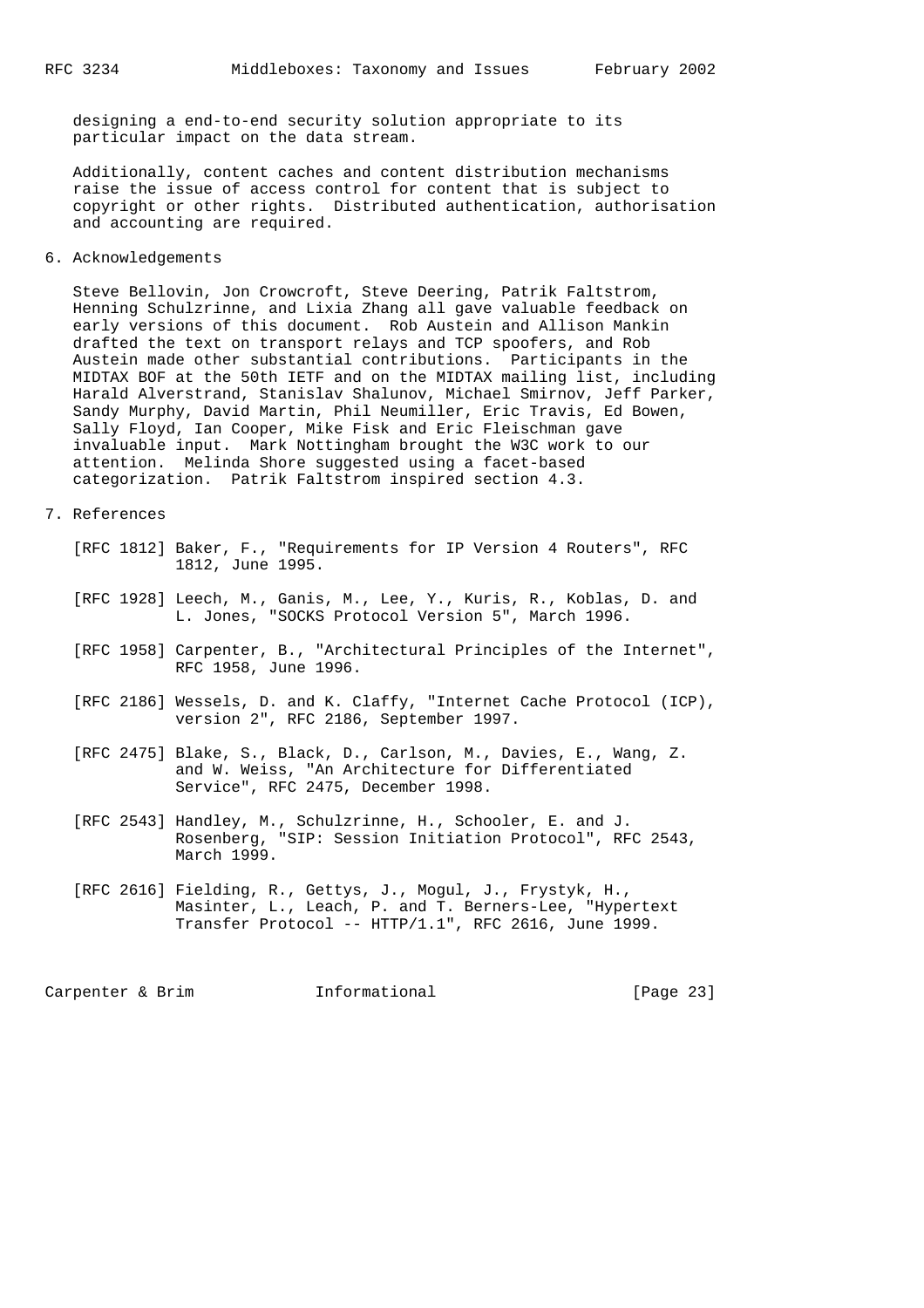- [RFC 2663] Srisuresh, P. and M. Holdrege, "IP Network Address Translator (NAT) Terminology and Considerations", RFC 2663, August 1999.
- [RFC 2756] Vixie, P. and D. Wessels, "Hyper Text Caching Protocol (HTCP/0.0)", RFC 2756, January 2000.
- [RFC 2766] Tsirtsis, G. and P. Srisuresh, "Network Address Translation - Protocol Translation (NAT-PT)", RFC 2766, February 2000.
- [RFC 2775] Carpenter, B., "Internet Transparency", RFC 2775, February 2000.
- [RFC 2979] Freed, N., "Behavior of and Requirements for Internet Firewalls", RFC 2979, October 2000.
- [RFC 2983] Black, D., "Differentiated Services and Tunnels", RFC 2983, October 2000.
- [RFC 2993] Hain, T., "Architectural Implications of NAT", RFC 2993, November 2000.
- [RFC 3015] Cuervo, F., Greene, N., Rayhan, A., Huitema, C., Rosen, B. and J. Segers, "Megaco Protocol 1.0", RFC 3015, November 2000.
- [RFC 3022] Srisuresh, P. and K. Egevang, "Traditional IP Network Address Translator (Traditional NAT)", RFC 3022, January 2001.
- [RFC 3027] Holdrege, M. and P. Srisuresh, "Protocol Complications with the IP Network Address Translator", RFC 3027, January 2001.
- [CHU] Y. Chu, S. Rao, and H. Zhang, A Case for End System Multicast, SIGMETRICS, June 2000. http://citeseer.nj.nec.com/chu00case.html
- [CLARK88] The Design Philosophy of the DARPA Internet Protocols, D.D.Clark, Proc SIGCOMM 88, ACM CCR Vol 18, Number 4, August 1988, pages 106-114 (reprinted in ACM CCR Vol 25, Number 1, January 1995, pages 102-111).
- [CLARK95] "Adding Service Discrimination to the Internet", D.D. Clark, Proceedings of the 23rd Annual Telecommunications Policy Research Conference (TPRC), Solomons, MD, October 1995.

Carpenter & Brim Tnformational [Page 24]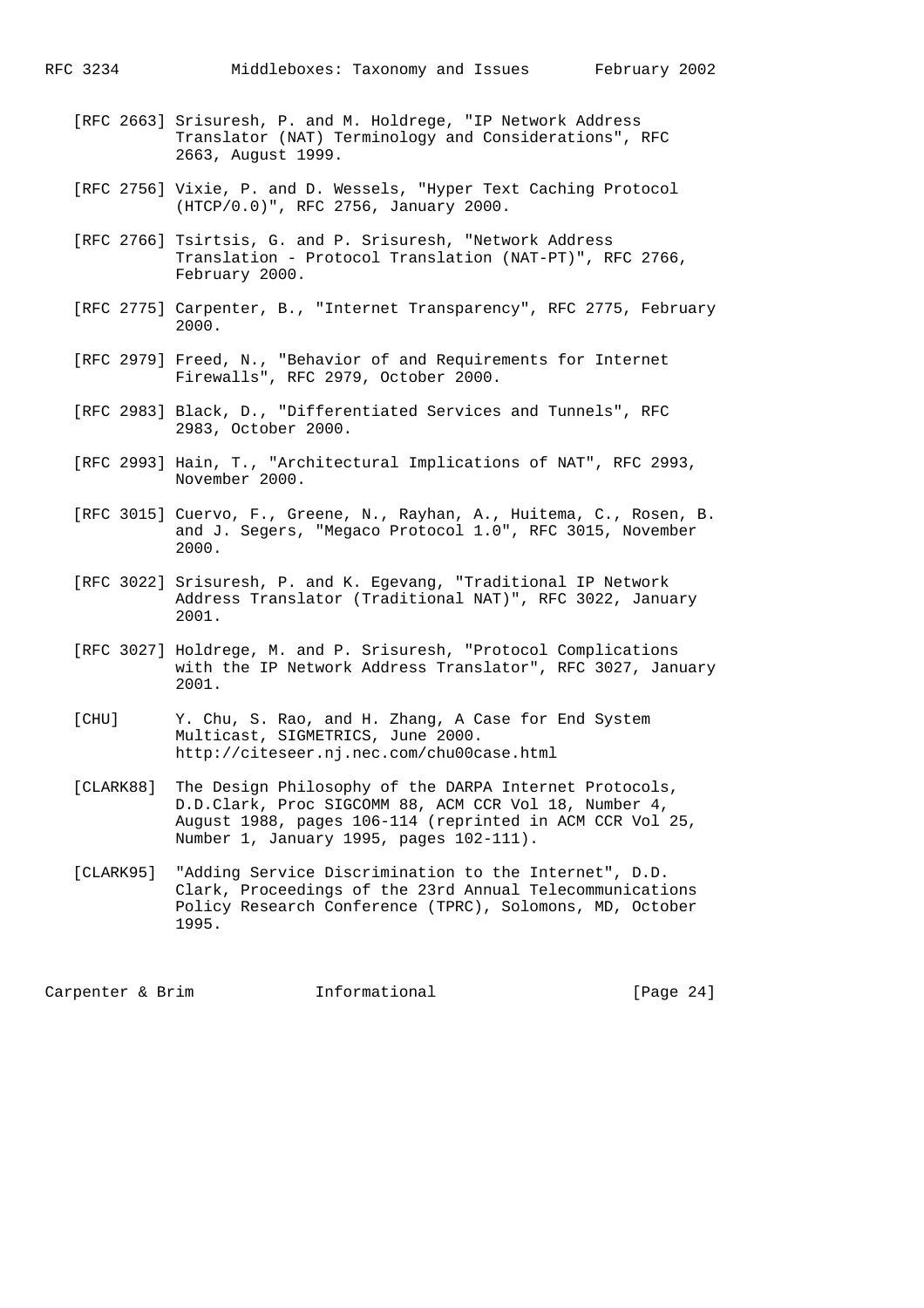- [CDNP] M. Day, et al., "A Model for Content Internetworking (CDI)", Work in Progress.
- [DSTM] J. Bound, L. Toutain, F. Dupont, O. Medina, H. Afifi, A. Durand, "Dual Stack Transition Mechanism (DSTM)", Work in Progress.
- [H323] ITU-T Recommendation H.323: "Packet Based Multimedia Communication Systems".
- [HOURG] "Realizing the Information Future: The Internet and Beyond", Computer Science and Telecommunications Board, National Research Council, Washington, D.C., National Academy Press, 1994. However, the "hourglass" metaphor was first used by John Aschenbrenner in 1979, with reference to the ISO Open Systems Interconnection model.
- [HTTPSUB] Moore, K., "On the use of HTTP as a Substrate", BCP 56, RFC 3205, February 2002.
- [MIDARCH] E. Lear, "A Middlebox Architectural Framework", Work in Progress.
- [MIDDISC] E. Lear, "Requirements for Discovering Middleboxes", Work in Progress.
- [MIDFRAME] P. Srisuresh, J. Kuthan, J. Rosenberg, A. Molitor, A. Rayhan, "Middlebox Communication: Framework and Requirements", Work in Progress.
- [PILCPEP] Border, J., Kojo, M., Griner, J., Montenegro, G. and Z. Shelby, "Performance Enhancing Proxies Intended to Mitigate Link-Related Degradations", RFC 3135, June 2001.
- [RSIP] Borella, M., Lo, J., Grabelsky, D. and G. Montenegro, "Realm Specific IP: Framework", RFC 3102, October 2001.
- [SALTZER] End-To-End Arguments in System Design, J.H. Saltzer, D.P.Reed, D.D.Clark, ACM TOCS, Vol 2, Number 4, November 1984, pp 277-288.
- [SIPFIRE] S. Moyer, D. Marples, S. Tsang, J. Katz, P. Gurung, T. Cheng, A. Dutta, H. Schulzrinne, A. Roychowdhury, "Framework Draft for Networked Appliances Using the Session Initiation Protocol", Work in Progress.

Carpenter & Brim Informational [Page 25]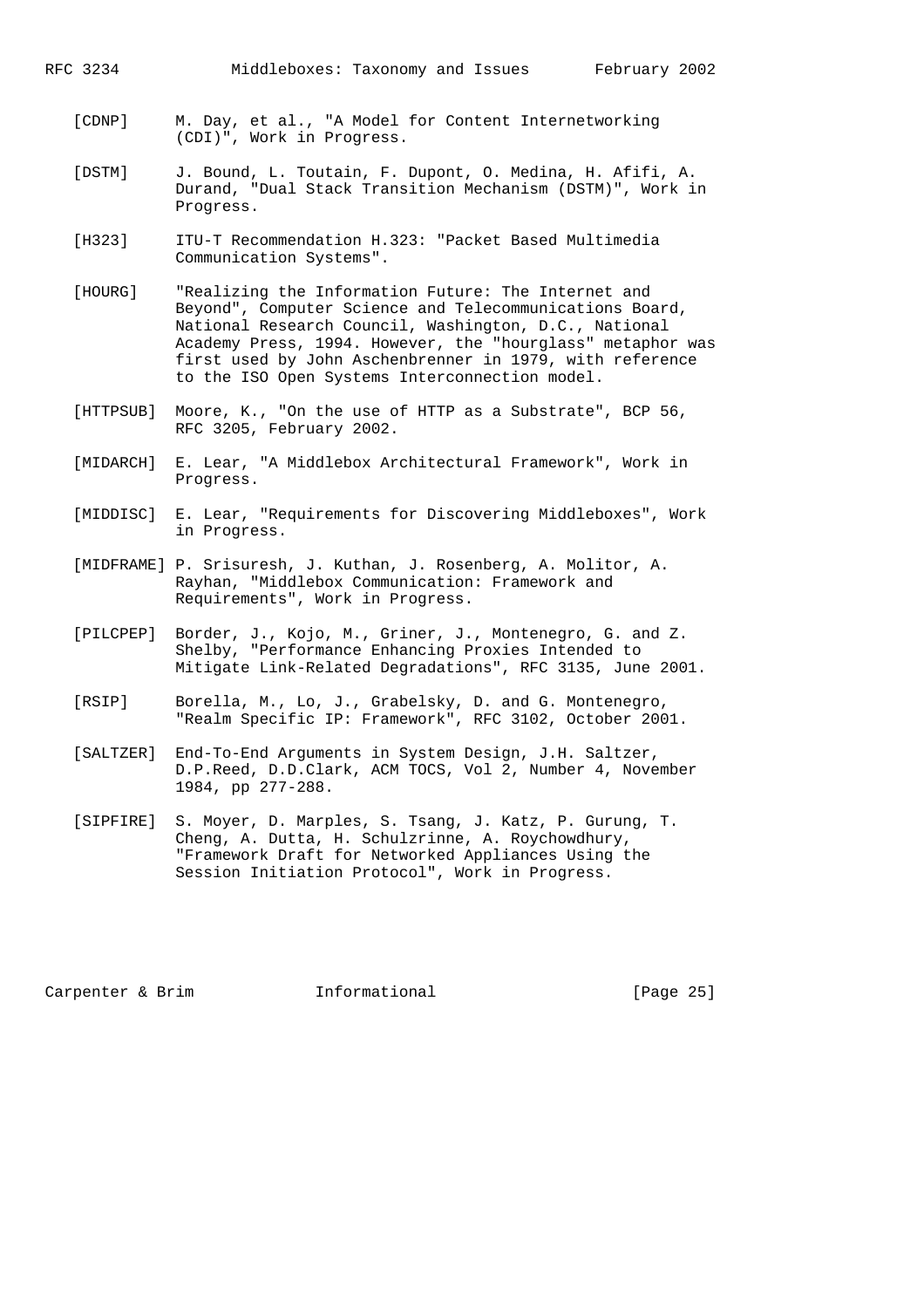- [SOCKS6] Kitamura, H., "A SOCKS-based IPv6/IPv4 Gateway Mechanism", RFC 3089, April 2001.
- [TRANS64] "Overview of Transition Techniques for IPv6-only to Talk to IPv4-only Communication", Work in Progress.
- [WREC] Cooper, I, Melve, I. and G. Tomlinson, "Internet Web Replication and Caching Taxonomy", RFC 3040, January 2001.
- [XMLPI] Intermediaries and XML Protocol, Mark Nottingham, Work in Progress at http://lists.w3.org/Archives/Public/xml-dist app/2001Mar/0045.html

Authors' Addresses

 Brian E. Carpenter IBM Zurich Research Laboratory Saeumerstrasse 4 / Postfach 8803 Rueschlikon Switzerland

EMail: brian@hursley.ibm.com

 Scott W. Brim 146 Honness Lane Ithaca, NY 14850 **TISA** 

EMail: sbrim@cisco.com

Carpenter & Brim Tnformational [Page 26]